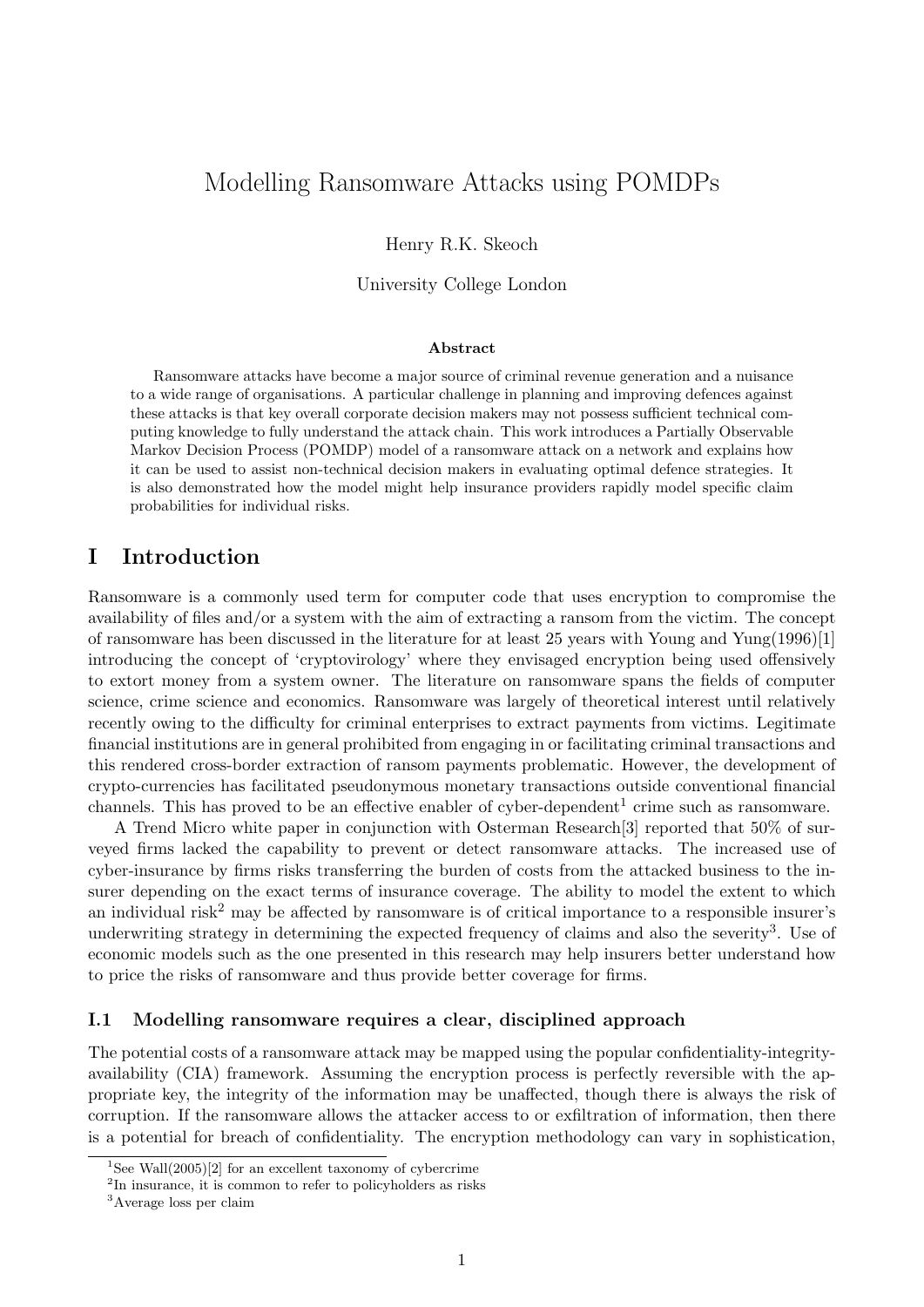but even a relatively rudimentary encryption methodology would prove hard to crack within a limited timeframe given to pay the ransom (unless the ransomware is a common variant using a key that has already been cracked). The interaction between the attacker and defender is potentially nuanced and complex in a ransomware attack relative to other cybercrimes. In ransomware, there may be direct interaction and bargaining between an attacker and defender, whereas other malware such as spyware, keyloggers and so on may compromise the confidentiality of information or its integrity, but the interaction between attacker and defender is usually indirect.

The motivation for the research depicted in this paper is to develop a model for ransomware infections and defence that has broad accessibility and applicability. It is important, however, to ground this against an established and well-studied class of models to allow for a range of existing techniques to be used to study the model output. This approach is inherently vulnerable to the criticism of abstraction from real world cases. However, a model that perfectly replicates every detail of a system is likely to be difficult to efficiently solve. Thus, there is a balance to be struck between choosing a set of sufficiently sparse parameters to depict the problem and losing practical significance.

A particular challenge in modelling ransomware is finding a framework to capture the intricate architecture of different networks and different attackers. Partially Observable Markov Decision Process models appear to be particularly useful for describing a ransomware infection as they can capture uncertainty about the state of a system from the perspective of the observer. Further the transition structure allows for either deterministic or stochastic outcomes or a mixture of both. Whilst the representation of a network system within such models is relatively simple compared with the complex structure of protocols, privileges and interaction that comprise a network, a POMDP model at least captures the core features of the system architecture in a way that most conventional game theory based models may not.

### I.2 Distinguishing different ransomware attacks

For the purposes of this research, ransomware is considered to take two forms: wormlike malware without attacker interaction and malware launched by a strategic attacker. The former automated threat can be countered by antivirus companies updating detection signatures and software vendors patching known exploited vulnerabilities. This type of ransomware is economically similar to a mass marketing effort, where a criminal enterprise hopes to gain large numbers of small ransoms. This has been well researched and documented, with backup of data often used as the key defensive strategy. The wide availability of secure (in so far as anything can be) cloud storage mitigates to some extent against risks of the loss of information availability but does not solve the risk of a breach of confidentiality. For individuals, ransomware insurance may be of value in covering the costs of a replacement device should an expensive piece of equipment be rendered inoperable (especially if a backup of data is available).

Backup is however only partially effective for the latter type of ransomware, which targets enterprise networks. Typically, this type of ransomware is introduced via either a malicious email attachment; via direct unauthorised network access (Remote Desktop Protocol, for example); or by exploiting a vulnerability in a system. Under the assumption that the main objective of such an attack is to render key network nodes unavailable in the hope of extracting a ransom, if a prior backup exists it will be of a de facto vulnerable configuration that if restored may be immediately compromised again. There may be a mitigating patch or configuration alteration available, but this is not guaranteed. In the event that the attacked organisation places most weight on pure information, a backup is useful. However, this may not solve the potentially significant financial risk of a loss of business operations. The most significant public example of this is the shipping conglomerate, Maersk, who suffered a global logistics outage as a result of the NotPetya malware<sup>4</sup>.

#### I.3 Ransomware may incur reparative costs

Once an organisation is aware it has been compromised, it may enlist the help of a specialist company providing 'post-breach services'. This may be paid for either by the victim itself, or increasingly

<sup>4</sup>See, for example, Greenberg (2018)[4] for an interesting account.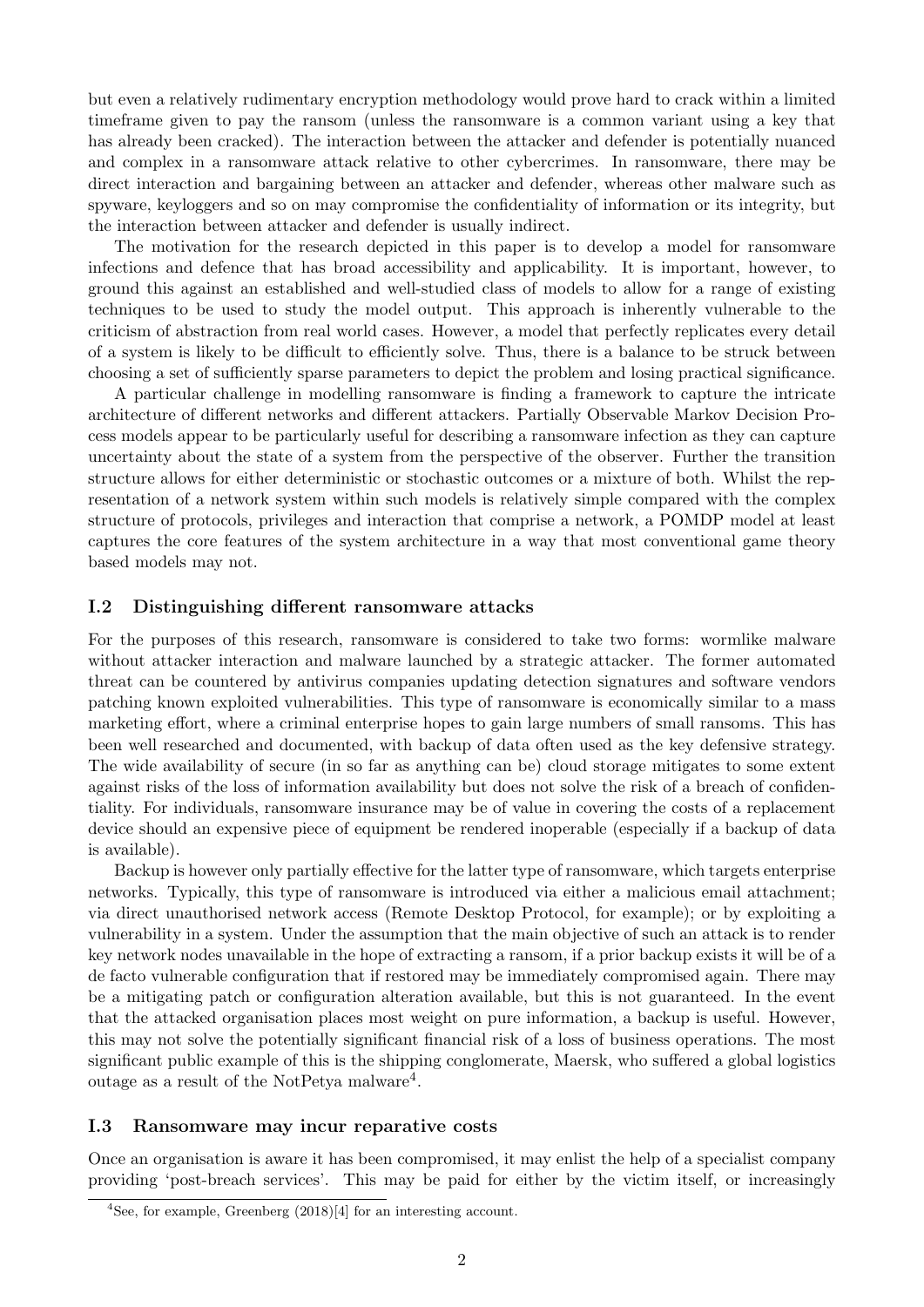commonly by an insurer as part of a cyber-insurance policy. The trade-offs between the cost and benefits of these services is an emerging but potentially fruitful area of research. The decision process following a ransomware infection ranges from attempting only the minimum remedial actions needed to clear the immediate ransomware infection (including paying the demanded ransom) to a complete replacement of all information technology infrastructure including a 'clean install' of all operating systems and software. A rational firm paying for the clean-up itself would choose the minimum cost needed to contain its eventual potential loss. Losses include potential third party claims in case of data leakage, loss of turnover due to business interruption and direct expenses related to combatting the ransomware infection. An interesting question emerges when an insurer is paying for the cost of the clean-up. In this case, subject to the limits of policy and the risks of affecting future premia, there is a potential incentive to spend more than the minimum amount if the firm is not paying for the post-breach costs itself. It is clearly in the interests of the post-breach specialist to maximise its income from such an operation.

## II Related work

### II.1 Game theory models of ransomware infection

A small but high quality body of literature around the economics of ransomware has developed, chiefly organised around a game theoretic treatment of bulk ransomware attacks. Laszka et al (2017)[5] model ransomware as a multistage, multidefender game with mitigation via backup. In the game, the first stage is organisations and attackers choosing their backup and attack efforts respectively. In stage two, each organisation becomes compromised; those falling victim decide whether to pay the ransom. August et al (2017)[6] provide an extremely thorough economic treatment of the problem of software with vulnerabilities potentially exploitable to deliver ransomware. They examine a downstream endogenous recovery decision that influences an upstream security decision. They note that a limitation of prior literature is that the possibility of negative security externalities is not captured. The work is particularly focused around the trade-off between software pricing and potential for ransom, which while of theoretical interest is practically less intuitive as the monetary cost of software is just one factor governing its adoption or utilisation. Cartwright et al (2019)[7] develop two prior game theoretic models of kidnapping: Selten and Lapan & Sandler. Their set of payoffs comprises: criminal does not infect computer; release of files for ransom  $\&$  not caught; files destroyed  $\&$  not caught; criminal caught after release of files; criminal caught after destroying files. Li and Liao(2020)[8] consider a multi-stage game. In stage 1, the attacker launches ransomware attacks on N victims. In stage 2, after observing random, R, victims decide whether or not to pay it. In stages  $3 \& 4$ , the attacker follows up with decision making. An interesting innovation by Li and Liao is the introduction of a reputation score for the ransomware originator. Ryan et al (2021)[9] construct an asymmetric non-cooperative two player game to consider how the development of targeted ransomware has affected the dynamics of ransomware negotiations. Galinkin  $(2021)[10]$  frames the ransomware defence problem as a lottery and considers how best to remove the incentives based on data from actual ransomware attacks. Yin et al (2021)[11] conduct a game-theoretic analysis of ransomware via attacker-defender and defenderinsurer games. They find that backup strategies are abandoned when recovery becomes too expensive and that the introduction of insurance leads to moral hazard.

### II.2 POMDP models of penetration testing

There is a reasonably developed, though arguably fairly concentrated, body of literature on the use of partially observable Markov decision process models (POMDPs) for penetration testing. This work is organised around the identification of potential attack paths within a system from a defensive perspective. However, this methodology is equally applicable to the decisions of an attacker albeit the attacker may be more risk averse with regard to potential detection. One possible reason why this study is not more popular is that vulnerabilities in systems can be esoteric and the POMDP model therefore both too general and abstract to usefully model the cases. However, for a broad economic analysis of systems vulnerability, these models may yield useful insights. Sarraute et al (2012)[12] represents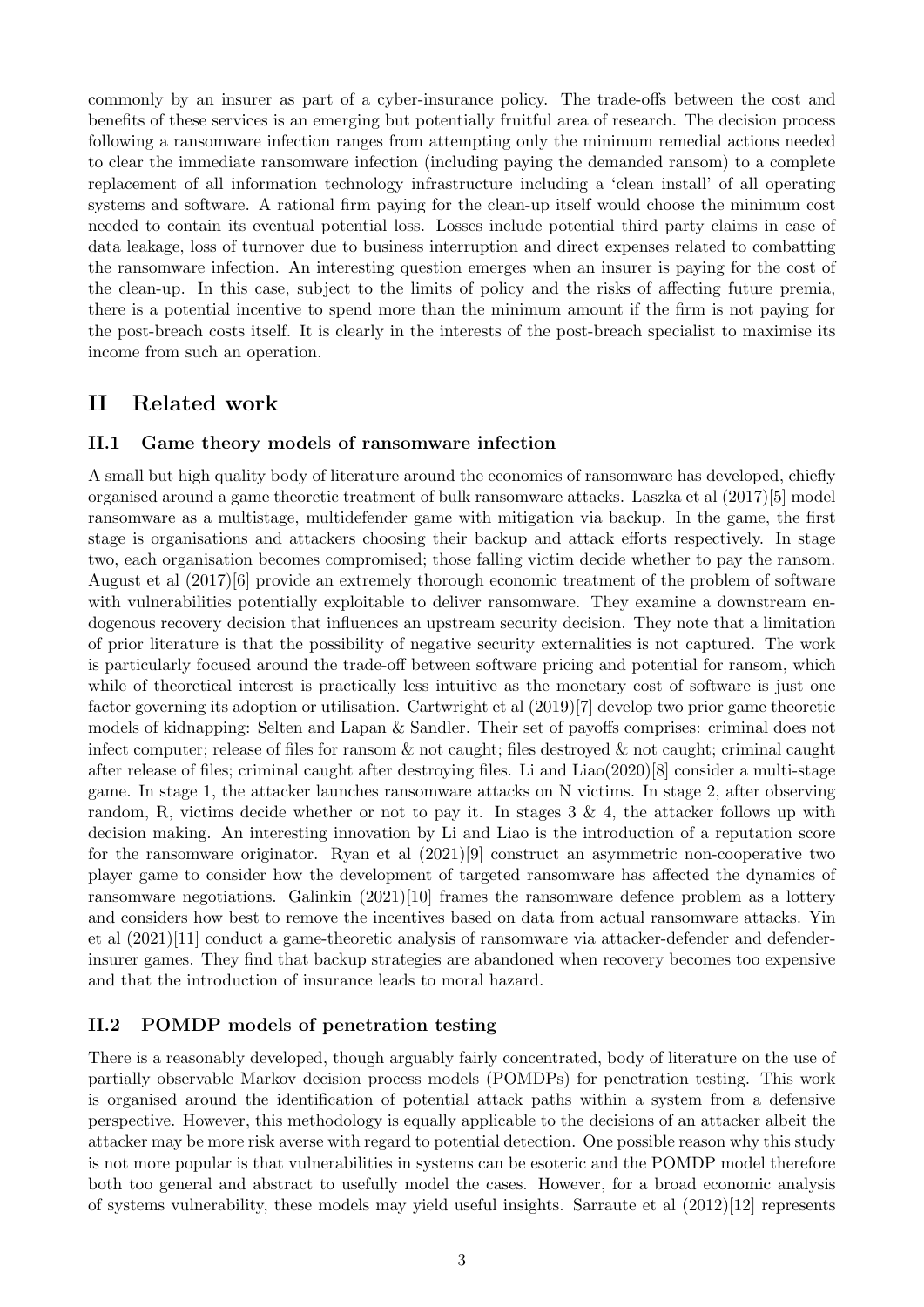an early use of POMDPs for modelling penetration testing by considering the planning of attacks under uncertainty. Sarraute et al (2013)[13] refines the authors' earlier paper, but concludes that in general penetration testing is not POMDP solving, for the reason that the specificity of the models is inherently limiting set against the continually evolving information security landscape. Hoffman (2015)[14] provides a taxonomy of models in respect of the previous research, but again highlights the limitations of decision models in fully capturing human behaviour. Mehta et al (2016)[15] discuss how POMDPs can be used to inform resilient systems design, which is clearly of relevance to understanding how to defend against ransomware attacks. Ghanem and Chen  $(2020)[16]$  highlight the value in using automated reinforcement learning to replicate and analysing complex penetration tests far faster than even an expert human might be able to. Schwartz et al (2020)[17] present two different POMDPbased penetration testing models, though the work appears relatively abstract but the introduction of a discount factor is interesting.

### II.3 Post-breach services

An interesting consideration in cyber-insurance policies is coverage of incident response services. Woods and Böhme  $(2021)[18]$  conduct (to the best of our knowledge) the first survey of how insurers address this particular problem. They find that insurers tends to nominate a panel of firms to provide services to insured parties, split between legal, forensics and communications experts. The panel sizes range from just 5 firms (Allianz) to 50 (AIG) within the top 20 US cyber-insurance carriers who make such information public. Woods and Bohme highlight that the question as to whether insurers have resulted in a worsening of the 2021 ransomware epidemic is an empirical one to which they are not aware of any answers. Further, they fail to distil any stylised facts about ransom procedures finding "considerable variation across insurers and providers". Without such information, it is arguably difficult for firms to plan a strategy ex ante and it is this decision making process that our model aims to assist with.

### II.4 Business continuity and recovery

Business continuity insurance is a long-standing line of insurance, which traditionally covered computer systems and data records under the 'all other contents' definition under 'property damage' as noted in Glynn et al (2020)[19]. Glynn et al (2020) also note that "commercial combined policies have generally sought to exclude hacking attacks and losses flowing from viruses, corruption of data, etc." This clearly therefore excludes ransomware attacks, which are arguably better covered under a cyberinsurance policy. Filiz et al (2021)[20] conduct an interesting study into the effectiveness of ransomware decryption tools; the malware in this study is largely of that encountered in the wild rather than the targeted strains covered by the research in this paper.

### II.5 Network malware models

Jacob et al (2008)[21] present an interesting treatment of the issues that might need to be addressed in an automata model of malware, in particular interaction and concurrency. Dalla Preda and Di Giusto  $(2011)[22]$  offer a formalisation of this thinking via the *κ*-calculus. Cam  $(2017)[23]$  develops a combined POMDP/logistic regression model for minimising the impact of a malware infection. Liu (2019)[24] presents a thorough theoretic analysis of ransomware spreading across a network incorporating its specific topology using an adjacency matrix. The model assumes that the dynamic state of each network node is statistically dependent on the states of its neighbouring nodes. Hu et al (2020)[25] use Bayesian attack graphs to model the interactions between a multi-stage attacker and a network, formulating the defence problem as a POMDP.

## II.6 Empirical cyber-insurance studies

A growing body of literature aims to answer the question as to how cyber-insurers behave in practice. Woods et al (2017)[26] provide a useful survey of cyber-insurance proposal forms, which addresses the questions that insurers ask those seeking cover. Romanosky et al (2019)[27] use publicly available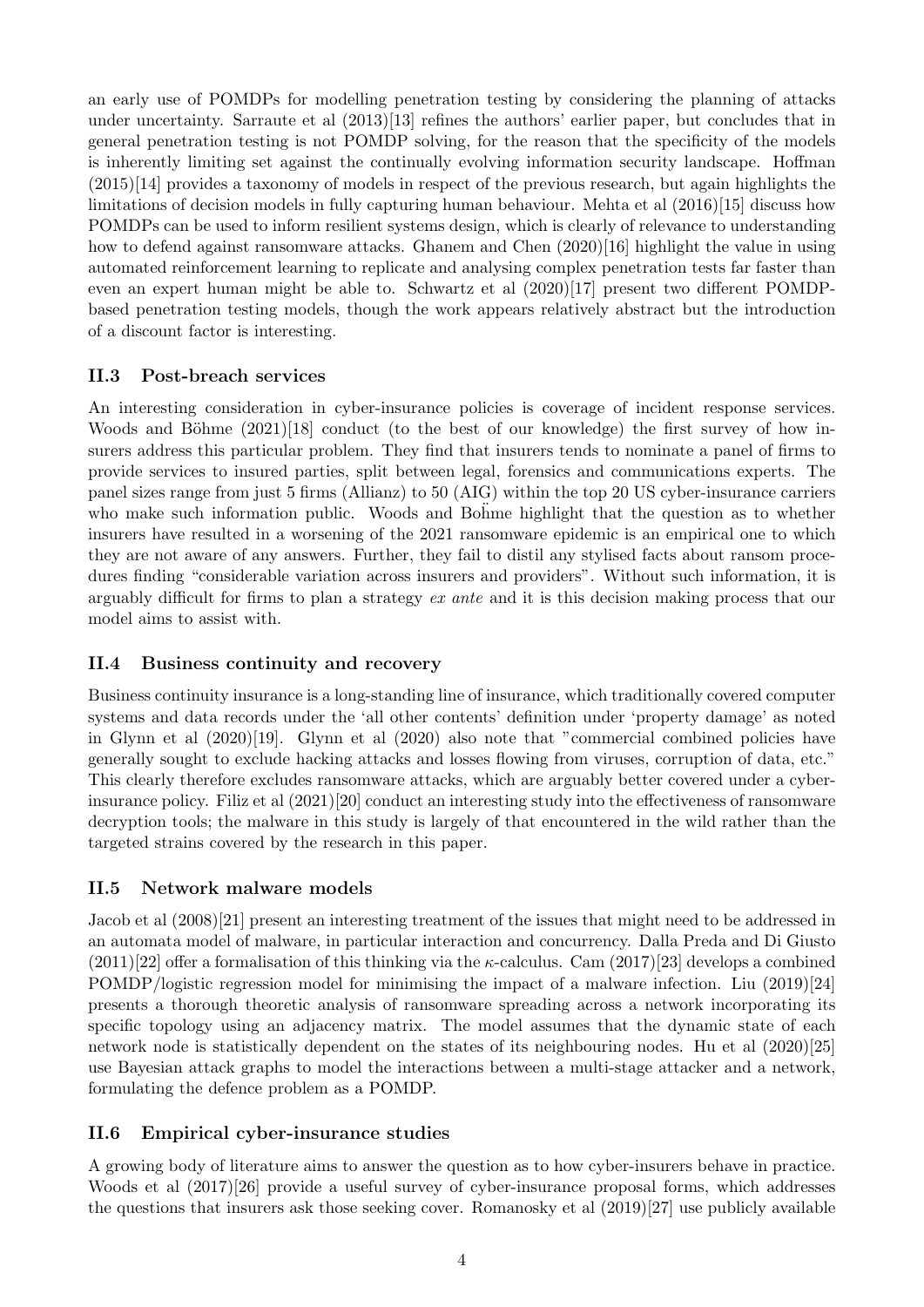US carrier submissions to analyse how cyber-insurance is priced; from this work, it appears that the methodology used in industry is not particularly sophisticated and could be greatly improved. This is a significant modelling challenge that has seen notable growth in start-up firms attempting to capitalise on related insurer demand. Nurse et al (2020)[28] present a qualitative study of data and processes driving underwriting of cyber-insurance, based on extensive interviews with market participants.

## III Model

#### III.1 Problem statement and economic considerations

We define a ransomware attack as the introduction of a malicious process that uses encryption to compromise the availability of a system by attacking the integrity of the system, manipulating existing processes and resources, potentially with loss of confidentiality as well. Confidentiality, integrity and availability are harder to represent mathematically than monetary costs. The economic concept of utility is helpful in this situation as it provides a way to describe the preferences of a decision maker (often called an agent in the economics literature). A so-called multi-attribute utility function can be defined to represent the preferences of the decision maker in this problem:

$$
U_{defender} = U(\kappa, \iota, \alpha) \tag{1}
$$

where  $\kappa$  represents confidentiality,  $\iota$  integrity and  $\alpha$  availability.  $U(\kappa, \iota, \alpha)$  is a multi-attribute utility function, which may vary according to the preferences of the defender. We assume for simplicity that this takes the value of 1 for a system operating according to its specified parameters. This framework accounts for the expected benefits of security investment including insurance coverage in a rigorous manner.

The concept of integrity is important in the attack as for a large-scale ransomware attack to be effective, a process needs to be introduced into the target system with sufficient privileges to effect encryption of key files beyond the privileges of the initially compromised user. Targeted resources may include credentials (passwords, keys etc), configuration files (for access control or firewalls). Manipulation of firewalls is particularly important if the attacker seeks to exfiltrate data from the attacked system, though this is not likely to be the primary motivation of a ransomware attack but rather a strategy by the attacker to increase the likelihood of ransom payment. Figure 1 summarises the utility impact of various different types of attack.

| Attack            | Confidentiality   Integrity   Availability |  |
|-------------------|--------------------------------------------|--|
| Data Breach       |                                            |  |
| Locker Ransomware |                                            |  |
| Double-extortion  |                                            |  |

Figure 1: Attack impact on utility

### III.2 POMDP Model Structure

A POMDP (see Kälbling et al (1998)[29]) is characterised as a 7-tuple  $(S, A, T, R, \Omega, O, \gamma)$ , where S: Set of states, A : Actions, T : Conditional transition probabilities between states,  $R : S \times A \rightarrow \mathbb{R}$ (reward function),  $\Omega$ : Observations, O: Conditional observation probabilities,  $\gamma$ : Discount function This research introduces a POMDP for an agent defending a network of machines against a ransomware attack. The model POMDP code structure is based on the Julia package POMDPs.jl[30]. Julia has several advantages for this type of work: legibility of code and outputs via using symbols to represent key parameters, speed of computation and finally the ability to define custom types.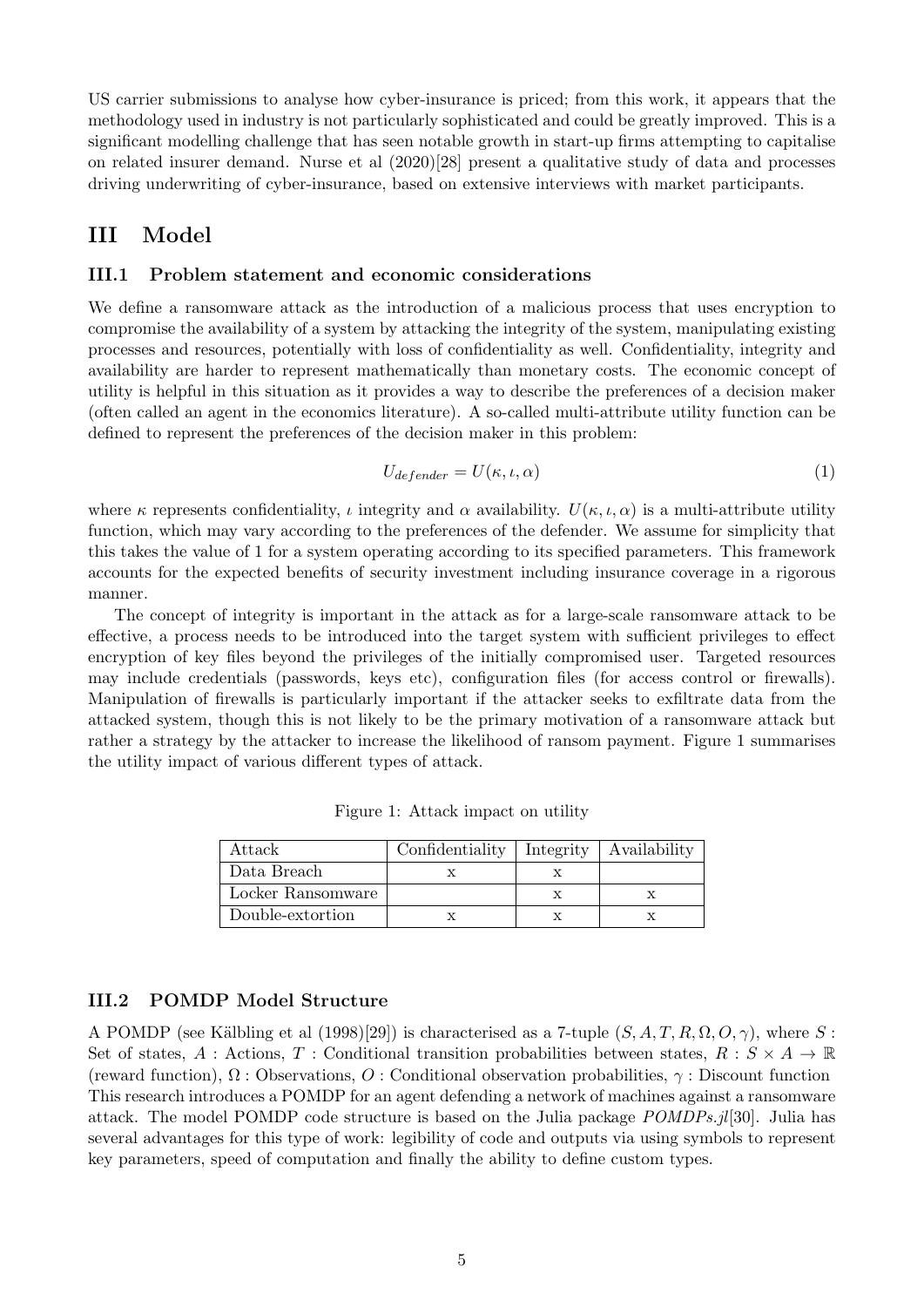#### III.2.1 Model structure

The set of states for the POMDP model are  $S = \{ : \text{clean}, : \text{infected}, : \text{locked}, : \text{offline} \}$ <sup>5</sup>. The rationale for choosing these states is that when a machine is compromised, it is not certain that the files contained on it will immediately be encrypted or that it will be locked<sup>6</sup>. In a targeted ransomware attack, the attacker may wish to compromise multiple systems within the network before attempting to extort a ransom. The model states may apply to the system as a whole in the case of a single machine, or to individual machines in the multi-machine cases contained within a vector. The 'offline' state is a terminal state for the single machine case and if a systemically critical machine such as a domain controller is offline in the multi-machine case.

The overall set of available actions is defined as  $A = \{$ : observe, : repair, : shutdown, : pay $\}$ . Within each state, only certain actions are available (Figure 2). The actions apply to the system as a whole rather than individual machines. This sacrifices some potential realism but has the benefit of significantly reducing potential dimensional complexity in the model transition structure. For the purposes of this work, the actions {: shutdown, : pay} are assumed to be terminal. Thus, paying the ransom restores the system to its original clean state without possible reinfection. The monetary reward struc-

| Figure 2: Model actions |   |                |                             |   |  |
|-------------------------|---|----------------|-----------------------------|---|--|
| State                   |   |                | Observe Repair Shutdown Pay |   |  |
| Clean                   | X | $(\mathbf{x})$ |                             |   |  |
| Infected                | X | X              |                             |   |  |
| Locked                  |   |                | X                           | X |  |
| Offline                 |   |                |                             |   |  |

ture for the model is depicted in Figure 3. In addition to monetary rewards, the reward function can also update the utility function,  $U_{\text{defender}}$  based on the action taken and the resultant state,  $s'$ . The set

| Figure 3: Model reward structure |                              |  |  |  |
|----------------------------------|------------------------------|--|--|--|
|                                  | Parameter Description        |  |  |  |
| $r_{\text{observe}}$             | Cost of observation          |  |  |  |
| $r_{repair}^+$                   | Cost of successful repair    |  |  |  |
| $r_{repair}^-$                   | Cost of unsuccessful repair  |  |  |  |
| $r_{shutdown}$                   | Cost of shutting down system |  |  |  |
| $r_{ransom}$                     | Cost of ransom payment       |  |  |  |

of observations,  $\Omega \in S$ , are equivalent to the model states. These are accompanied by an observation accuracy parameter,  $p_{obs} = [0 \rightarrow 1]$ . A key assumption is that there is ambiguity only as to whether a machine is infected with the attacking malware. This means that for  $o \in \text{clean}$ , : locked, : offline  $p_{obs} = 1$  (i.e. the observer sees the current state) but for  $s = 1$  infected the observer receives observation :infected with probability  $p_{obs}$  or :clean with probability  $1 - p_{obs}$ . The intuition behind this is that some strains of ransomware may initially be stealthy and therefore hard to observe before the ransomware starts to encrypt files.  $p_{obs}$  could equivalently be interpreted as the level of competence of malware detection defences.

Figure 4 depicts the transition probability structure of the model for a single machine. It should be noted that the actions {Shutdown,Pay Ransom} are deterministic whereas other actions cause the Julia program to return a probability distribution of potential states, which can then be sampled. While the transition structure represents a simplification of the progress of an attack, the aim of the model is to capture the broad dynamics of an attack rather than to model each individual stage intricately.

An important feature of the transition model structure is the two-stage process of ransomware infecting and then encrypting a machine. The justification for this is that in sophisticated ransomware

<sup>5</sup> In Julia, the : prefix denotes a symbol

<sup>&</sup>lt;sup>6</sup>This could be thought of as analogous to an incubation period in viruses targeting living organisms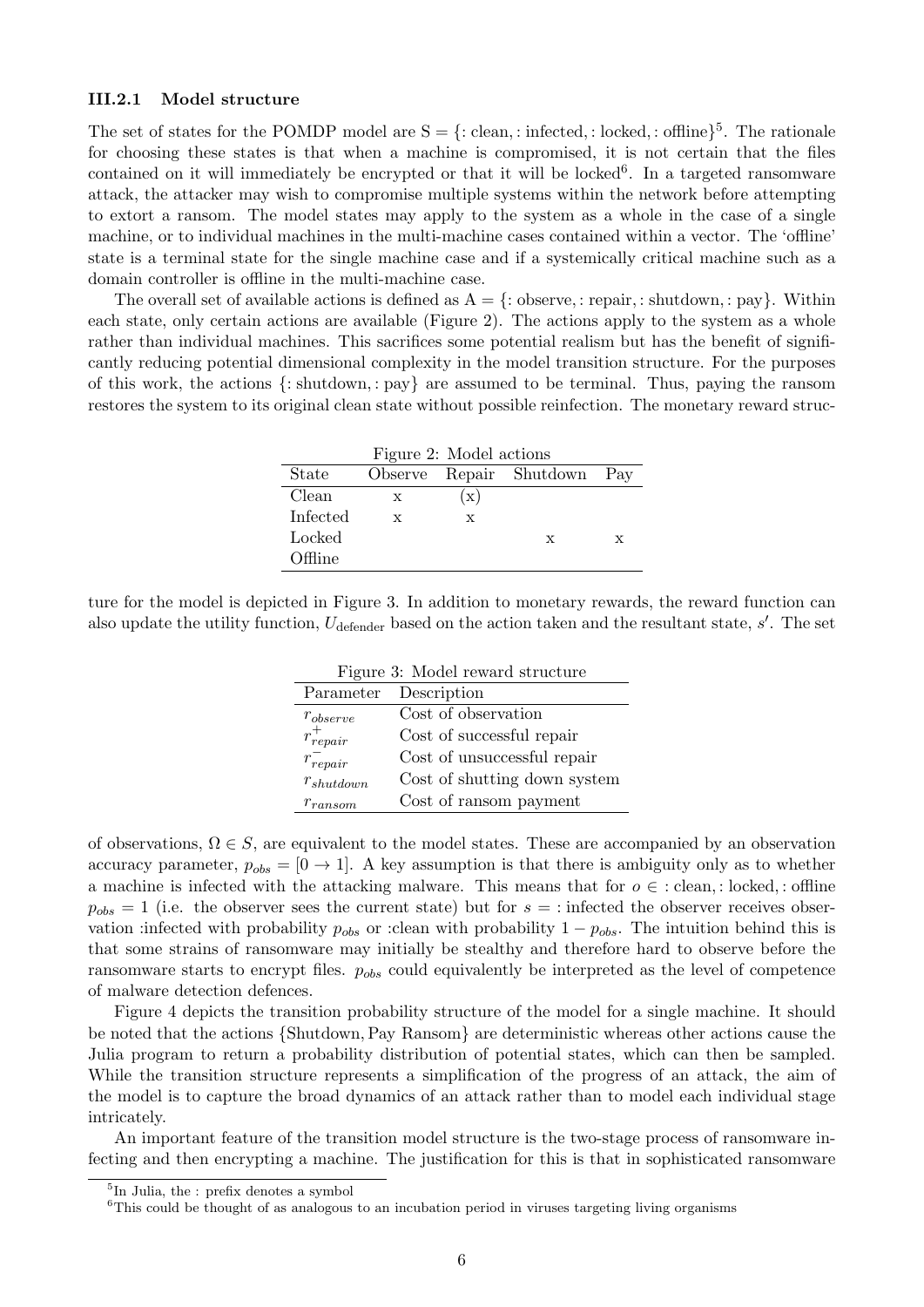

Figure 4: Stylised transition probability structure for a single machine

attacks, the attackers may spend time implementing command and control infrastructure and attempting to gain privileges before attempting to launch the ransomware and making demands. It is also not a given that ransomware will prove effective at encrypting data on a given machine. It may be possible for an attacker to launch malicious code on a machine or network, but there is a risk that the code fails to execute as expected due to insufficient privileges, active defences or a combination of measures. This failed attempt would likely be spotted by monitoring personnel, who would then trigger the 'repair' action and attempt to remove the attackers and/or malware from the system.

#### III.2.2 Expanding the model to a network of machines

The ability to define custom types in *Julia* allows for a ready extension of the single-machine model to a network of machines via a pseudo-objected oriented approach. Each machine within a network is represented by the constructor NetworkedMachine with fields:

name, category  $\exists \{Workstation, Fileserver, DomainController\}$ , boolean initial vector, boolean isCritical and importance∋  ${:} low, : medium, : high$ .

The properties of each different type of machine in this specific model are outlined in Figure  $5^7$ : A

| Figure 5: Machine Specification                          |    |       |       |          |  |
|----------------------------------------------------------|----|-------|-------|----------|--|
| Machine Category Name Initial Vector Critical Importance |    |       |       |          |  |
| :workstation                                             | WS | true  | false | : $\log$ |  |
| :fileserver                                              | ŤS | false | false | :medium  |  |
| :domaincontroller                                        | de | false | true  | $:$ high |  |

function, ModelNetwork, takes as arguments the number of each type of machine, and then constructs a vector of NetworkedMachines. Each machine is automatically assigned a name corresponding to the abbreviations in Figure 5 and an integer number. By setting up the problem in this fashion, the POMDP simulations can interact with the network in a manner that is realistic. The inclusion of the initial vector property is particularly important as this allows for fine control of infection modelling with respect to the network topology and privilege structure. For example, the typical initial vectors for ransomware infections are either spear phishing of malware or credential theft for remote access.

<sup>7</sup>These could of course be altered as needed for modelling of a specific use case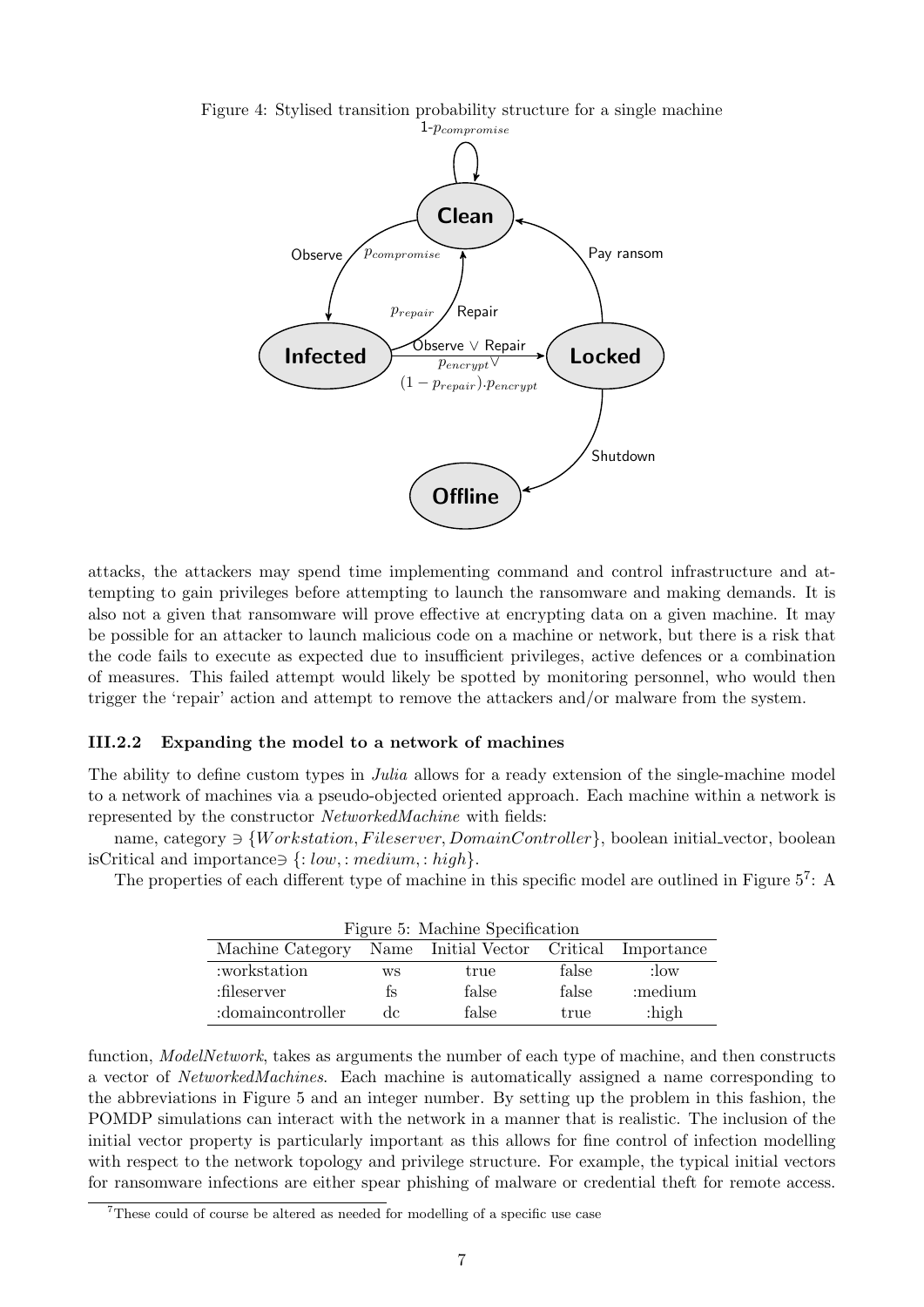In a well-managed network, file servers and domain controllers should not arguably be readily internet facing. This distinction allows the POMDP model to simulate the lateral movement phase of a ransomware attack, which is important for realism.

The states and observations are contained within N-length vectors, s and o, where N represents the total number of machines in the network. The vectors are ordered in strictly ascending numerical order  $dc \rightarrow fs \rightarrow ws^8$ . The set of actions is applied to the system as a whole. There is an argument for having the repair action target individual machines, but it is assumed that a repair action could be scripted and deployed rapidly across the whole network to affected machines (via Powershell or other administrative tools). It is possible that an attacker could attempt to disable this type of administrative control. This is a motivation behind including the probability of repairing an infection failing within the model. However, in an enterprise network, the early stage privileges granted will likely be limited solely to those of the user of that machine who ordinarily should not have such privileges. The available actions are similar to that of the single-machine model: if any machine in the network is observed infected, the repair action becomes available. If a machine is locked, then the shutdown or pay ransom actions become available. In the special case where a domain controller becomes locked, rendering the network unusable, the defender faces an ultimatum of either paying the ransom or shutting down the network.

Within the transitions, it is assumed that once a low importance machine is infected, then the attackers move to infect machines within the network. Separate probabilities are included for low, medium and high importance machines (Figure 6) to allow for different ransomware strategies to be considered. These probabilities are assumed initially to be independent, but this assumption could be relatively easily refined if required for a particular case of interest. There is an argument for considering a network infection model rather than using simple probabilities. However, this would be most justified for a case in which the aim of the attacking malware is to indiscriminately infect as many possible machines and the dynamics of a ransomware attack may be more nuanced. In terms of simulations, the transition probabilities could be parametrised based on the number of infections, but this would add significant complexity to the model.

|                      | 1 igure 0. Treawork aramstalon probabilities                                          |
|----------------------|---------------------------------------------------------------------------------------|
| Probability          |                                                                                       |
| $p_{compromise}$     | Probability ransomware initially infects low importance machines                      |
| $p_{spread\_low}$    | Probability ransomware spreads to other low importance machines                       |
| $p_{spread\_medium}$ | Probability the ransom wave spreads across the network to a medium-importance machine |
| $p_{spread\_high}$   | Probability the ransom ware spreads across the network to a high-importance machine   |
| $p_{repair}$         | Probability network cleansed of ransomware before it is locked/files are encrypted    |
| $p_{\text{encrypt}}$ | Probability that once a machine is infected with ransomware, it becomes locked        |
| $p_{obs}$            | Probability of observations being correct                                             |
|                      |                                                                                       |

Figure 6: Network transition probabilities

#### III.3 Pricing ransomware insurance

As discussed in Section II.6, insurance carriers collect summary data regarding the networks of those looking to purchase cyber-insurance. Realistically, an individual underwriter is likely to have a time constraint in terms of fully evaluating this data. This is especially the case for relatively small policy limits or small/medium enterprise (SME) firms, where a firm may have written thousands of policies or the potential premium intake is modest. The POMDP model presented in this research allows for a representation of a network based on summary data about the number of the machines and is complementary to an underwriting strategy based on mapping specific firm characteristics to past claims. It may also help cyber-insurance firms evaluate policy restrictions - what a firm must do for a claim on an insurance policy to be valid.

Some rudimentary mathematical details of a simple insurance pricing model follow. An insurer writes a policy,  $P(p, t, C(\epsilon))$  where p is the premium rate, t is the period of coverage (usually a year),

<sup>&</sup>lt;sup>8</sup>The vector of states for a single domain controller, single fileserver, three workstation network would thus be  $[dc1, fs1, ws1, ws2, ws3]$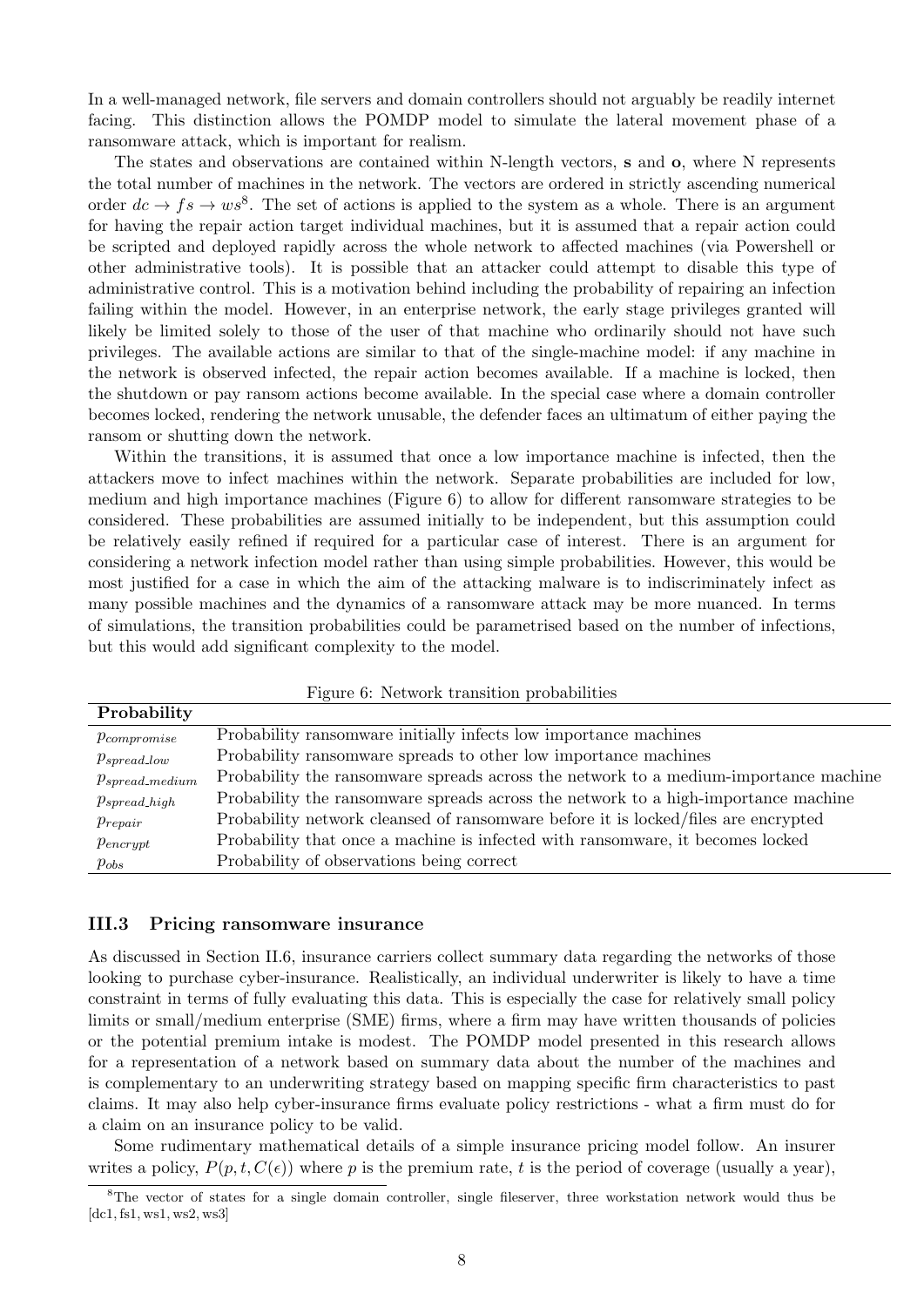C is the amount of coverage (in monetary units) and  $\epsilon$  represents the terms of coverage (exclusions, details, sublimits etc.). A policy holder may make claims on losses, l experienced during that year. The insurer will determine whether the claim is valid or not; the policyholder may contest the findings at which point the matter enters the legal rather than purely economic domain. The aim of the insurance company is to ensure that  $\sum p_i C_i > \sum l_i$ . A rational policyholder will only buy the policy if  $pC \leq \sum E[l_i \lambda_i]$  where  $\lambda_i$  is the expected probability of that loss occurring.

The insurance company and buyer compete on information with respect to the decision. The insurance company will have knowledge of the market and risks but the insured may have greater understanding of its own risks. The time dynamic of losses is particularly important for cyber-insurance. In a data breach, costs may be claimed for multiple years after the event, which is problematic for the insurance company who may have by that stage considered the premium intake from the year in question as profit.

In respect of ransomware, for the purposes of this research

#### $\epsilon \ni$  BusinessInterruption, RansomCosts, BreachInvestigativeCosts

Within the model, each of these heads of cover has its own separate sub-limit, which will be agreed by the carrier and insured. The POMDP model actions can be mapped to insurance claim states:

> $:$  shutdown  $\rightarrow$  BusinessInterruption :  $\text{pav} \rightarrow \text{RansomCosts}$ : repair  $\rightarrow$  BreachInvestigativeCosts

One can then run simulations of the POMDP with different reward (cost) values and probabilities with different confidence weightings to aim to derive the optimal premium.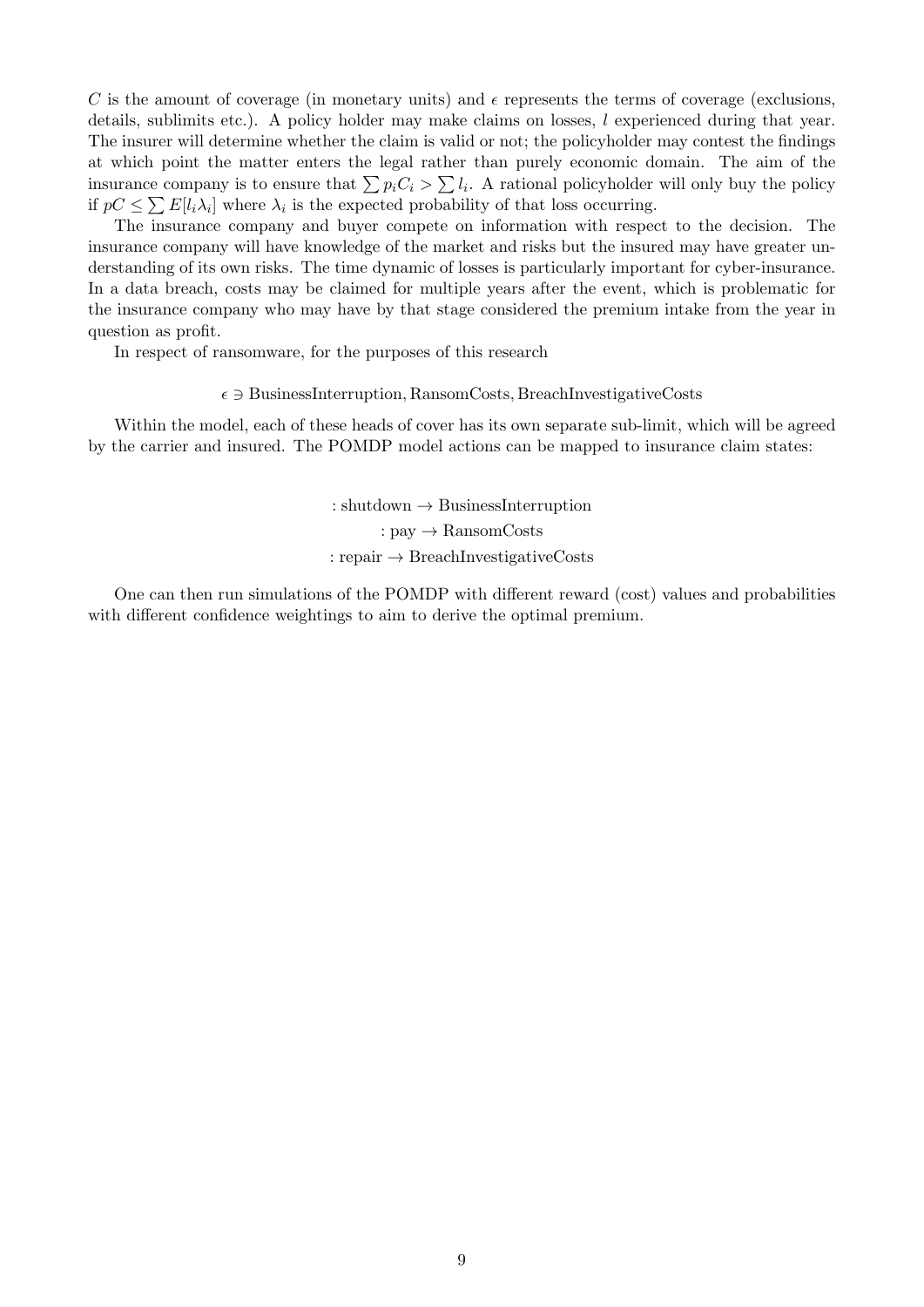## IV Simulations

An initial sensitivity analysis is presented varying different parameters within the model. Two simulations are then introduced: a simple stepwise simulation of the POMDP using three different policies to familiarise the reader with the model structure, and a simulation demonstrating the insurance pricing strategy described in Section III.3. Within these simulations, it is assumed that payment of the ransom restores the system to its original uncompromised state with no risk of reinfection. In reality, this outcome is not guaranteed.

### IV.1 Sensitivity analysis

#### IV.1.1 Varying transition probabilities and network size

The simplest sensitivity analysis is to vary each of the different probabilities within the transaction structure separately, while holding the others constant at  $p = 0.5$ . The size of the network is initially set at 10 machines, comprising 1 domain controller, 1 fileserver and 8 workstations. This is arbitrary, but seems a reasonable starting point. Separate POMDPs are constructed in Julia varying  $p = 0.1 \rightarrow 0.9$ in 0.1 step intervals for each probability depicted in Figure 7. The output variable is average number of simulation steps taken until all domain controllers in the network are locked, which effectively represents the problem absolute terminal state. The simulations were run 10,000 times; this value was chosen as it yielded a good balance of convergence and relatively modest computation time  $(< 10s$ ). Unsurprisingly, only varying the probability that the infection spreads to a high importance machine or the probability that once infected a machine is locked have significant bearing on the number of steps for which the simulation runs before reaching a terminal state. This simply verifies that the transition probability structure is operating as designed.

|  |  | Figure 7: Sensitivity analysis: number of simulation steps until terminal state reached |  |  |  |
|--|--|-----------------------------------------------------------------------------------------|--|--|--|
|  |  | varying single probability variable, holding others constant at 0.5                     |  |  |  |

| р       | $p_{compromise}$ | $p_{spread\_low}$ | $p_{spread\_medium}$ | $p_{spread\_high}$ | $p_{\text{encrypt}}$ |
|---------|------------------|-------------------|----------------------|--------------------|----------------------|
| 0.1     |                  |                   |                      | 13                 | 13                   |
| $0.2\,$ |                  |                   |                      |                    |                      |
| 0.3     |                  |                   |                      |                    |                      |
| 0.4     |                  |                   |                      |                    |                      |
| 0.5     |                  |                   |                      |                    |                      |
| 0.6     |                  |                   |                      |                    | h                    |
| 0.7     |                  |                   |                      |                    |                      |
| 0.8     |                  |                   |                      |                    |                      |
| 0.9     |                  |                   |                      |                    |                      |

Next, the effect of the size of the network on the number of steps before all high importance machines are locked are investigated. Figure 8 shows the results of this simulation, again with 10,0000 runs. In this simulation, the probabilities are all fixed at a specific value. The transition probabilities determine the ultimate speed with which ransomware can lock a network, so one would expect the number of steps before a terminal state is reached to be inversely proportional to the probabilities. Increasing the network size modestly increases the number of average steps, which a simulation runs.

Finally, the effect on varying the number of domain controllers (i.e. high importance machines) in the network is tested (Figure 9). As in the prior analysis, all transition probabilities are set at value  $p$ and the simulations are run 10,000 times. It is found that increasing the number of domain controllers in the network generally increases the amount of steps before a terminal state is reached except for at extremely high probabilities of infection/spread/encryption. This suggests that for a network with reasonable defences, there is economic benefit to having multiple domain controllers, perhaps in a failsafe-type configuration.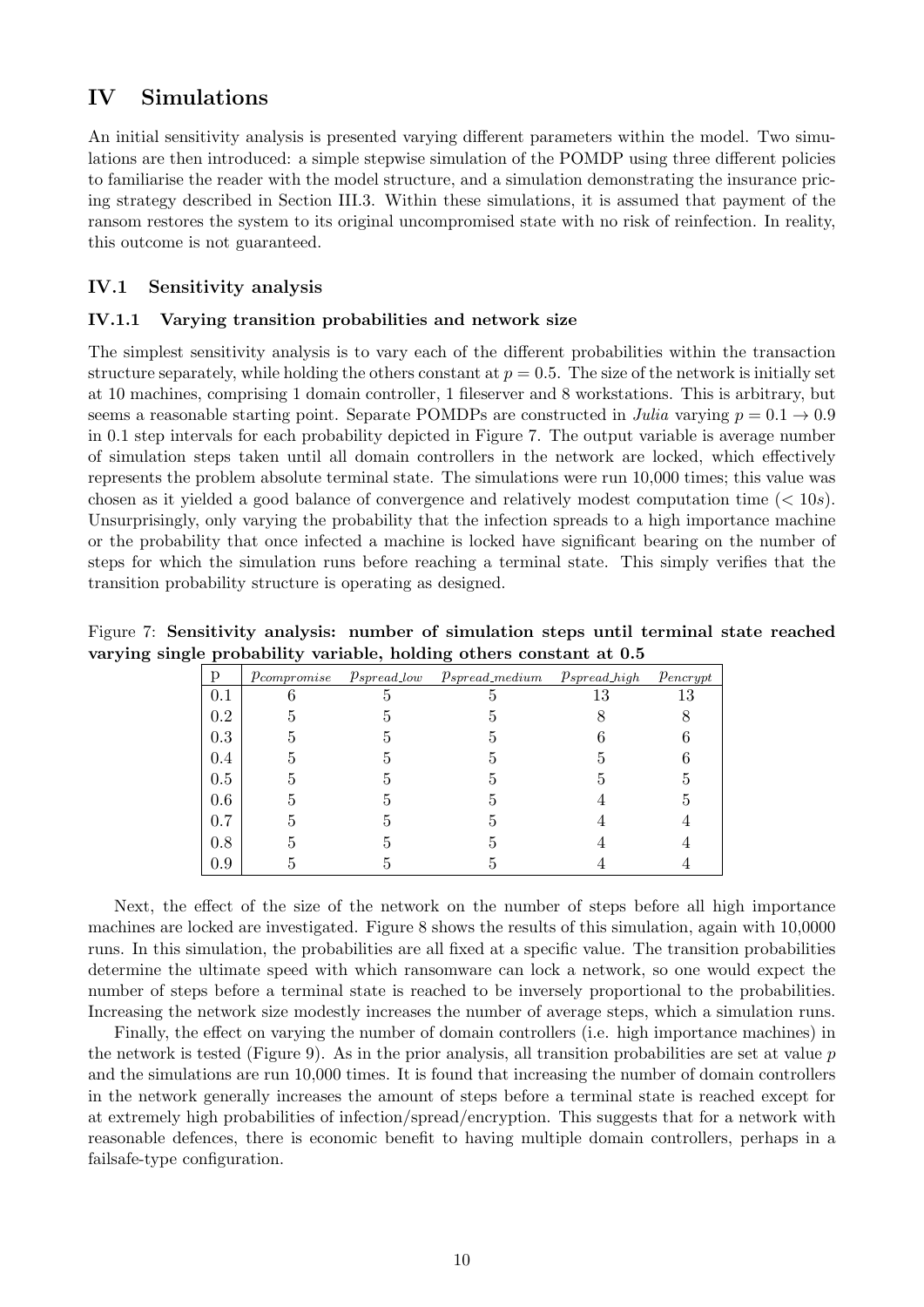|         | $#$ (high, medium, low) importance machines |          |          |        |          |
|---------|---------------------------------------------|----------|----------|--------|----------|
| р       |                                             | (2,2,16) | (3,3,24) | 4,4,32 | (5,5,40) |
| 0.1     | 22                                          | 28       | 33       | 36     | 38       |
| 0.2     | 11                                          | 14       | 16       | 18     | 19       |
| 0.3     | 8                                           | 10       | 11       | 12     | 13       |
| 0.4     | 6                                           |          | 8        | 9      | 10       |
| $0.5\,$ | 5                                           |          |          |        | 8        |
| 0.6     |                                             | 5        |          |        | 6        |
| 0.7     |                                             |          | 5        | 5      | 5        |
| 0.8     |                                             |          |          |        |          |
| 0.9     | 3                                           |          |          |        |          |

Figure 8: Sensitivity analysis: number of simulation steps until terminal state reached varying all probabilities to p with different network sizes.

Figure 9: Sensitivity analysis: number of simulation steps until terminal state reached varying number of domain controllers in network, 5 fileservers, 100 workstations

|         | $#$ Domain Controllers |                |    |    |    |
|---------|------------------------|----------------|----|----|----|
| p       | 1                      | $\overline{2}$ | 3  |    | 5  |
| 0.1     | 21                     | 28             | 33 | 36 | 38 |
| 0.2     | 11                     | 14             | 16 | 18 | 19 |
| 0.3     | 8                      | 10             | 11 | 12 | 13 |
| $0.4\,$ | 6                      | 7              | 8  | 9  | 9  |
| 0.5     | $\overline{5}$         | 6              | 7  | 7  | 8  |
| 0.6     | 4                      | 5              | 6  | 6  | 6  |
| $0.7\,$ | 4                      | 4              | 5  | 5  | 5  |
| 0.8     | 4                      | 4              | 4  |    | 5  |
| 0.9     | 3                      | 3              | 3  |    |    |

#### IV.1.2 Effect of transition probability variation on utility

The next simulation run is to check how the utility parameters evolve as an infection spreads without intervention (i.e. the POMDP action is held at :observe). A network of 5 domain controllers, 5 fileservers and 40 workstations is used. This is an arbitrary choice but using a large network allows for variation to be more readily observed as demonstrated by the results in Figure 8

The utility components are defined as follows:

- C: 1 (%medium and high importance machines infected or locked)
- I: 1 (% machines infected)
- A: 1 (% machines locked)

First  $p_{\text{encrypt}}$  is varied, holding all other probabilities constant at 0.5 (Figure 10). As expected, because availability is solely a function of encryption, there is divergence only in this parameter. This provides a useful test that the simulations are running as expected. Next, all probabilities are held constant except for  $p_{compromise}$  and  $p_{spread,low}$ , which should have an effect particularly on integrity and availability (in this simulation, there is a 50% chance that an infected machine become locked in the following step). As shown in Figure 11, there is no variation in confidentiality but both integrity and availability decrease rapidly as a function of  $p_{com promise}$  and  $p_{spread\_low}$ .

Finally,  $p_{spread\_medium}$  and  $p_{spread\_high}$  are varied (Figure 12). This has the largest impact on confidentiality as expected given its definition, but also some impact on integrity and availability though to a lesser extent given that there are 40 low importance machines in the sample network but only 5 medium and 5 high importance ones.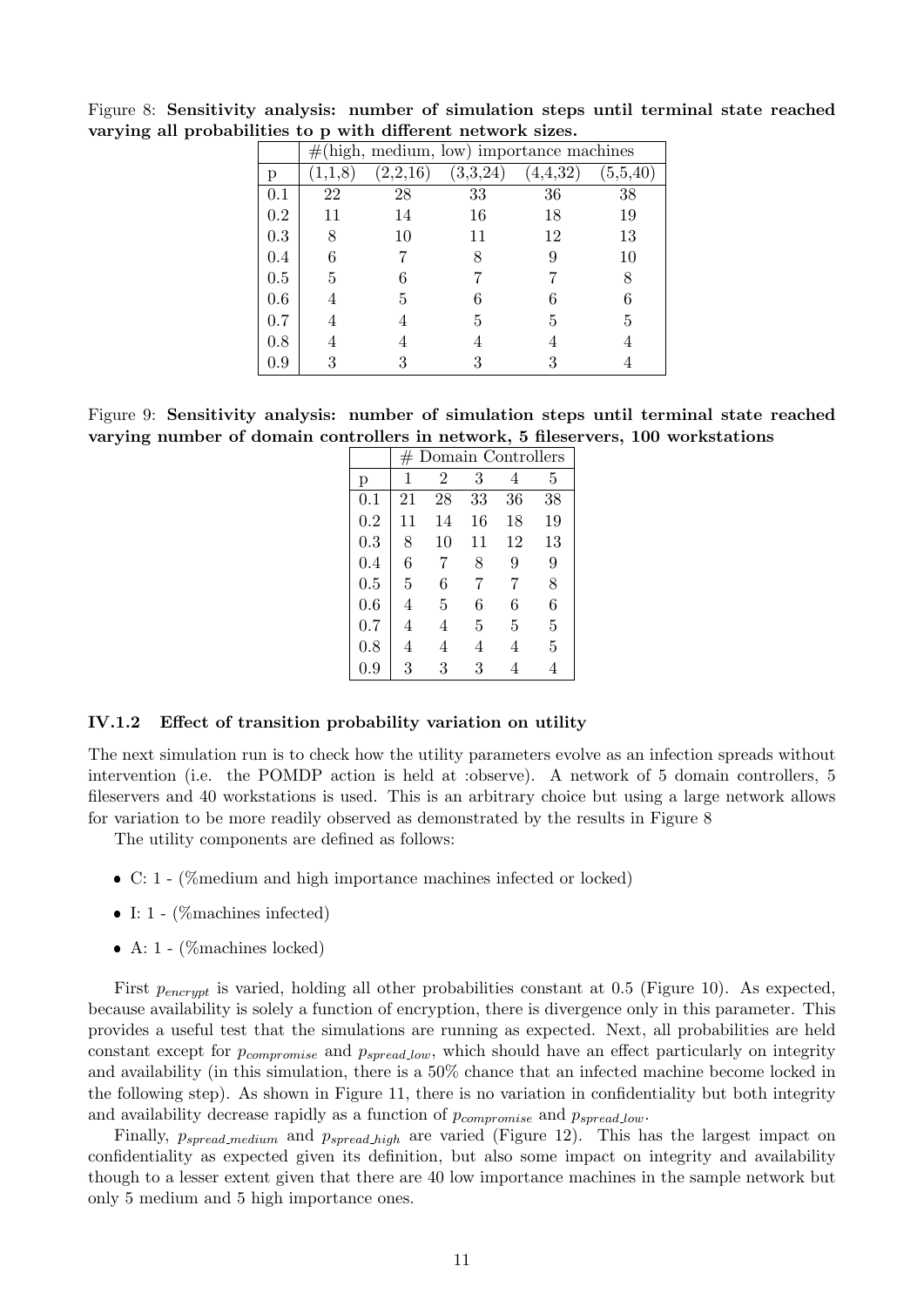Figure 10: Utility versus number of simulation steps, holding all probabilities constant at 0.5 except  $p_{\text{encrypt}}$ , which varies per the figure legend.



Figure 11: Utility versus number of simulation steps, holding all probabilities constant at 0.5 except  $p_{compromise}$  and  $p_{spread\_low}$ , which vary per the figure legend.



These results are designed to illustrate how simple utility metrics can be used to gain a picture of the evolution of a moderately complex and uncertain simulation and the variation of key parameters. Such plots could be used to simulate the impact of complex technical defences and present the results to non-technical key decision makers. The subsequent simulations in this paper will demonstrate some applied cases of the effect of different defence strategies against various strains of ransomware with divergent characteristics.

#### IV.2 Ransomware infection

#### IV.2.1 Specification

This simulation considers defence against three different ransomware strain attack scenarios: Rare/Sophisticated, Common/Unsophisticated and 50-50 Baseline (see Figure 13 for a full specification). The first of these is designed to replicate a targeted strain of highly effective ransomware, which is not commonly observed in the wild but once inside a system proves very effective at facilitating lateral movement and ultimately conferral of domain administrator privileges. The probability of initial infection is set relatively low at 0.1, but if a low importance machine is compromised then it spreads quickly to other machines. The probability of successfully infecting medium and high importance machines are set lower at 0.6 and 0.5 respectively to reflect the fact that these servers may be actively monitored and likely have some more sophisticated defences and/or policies aimed to prevent them being susceptible to malicious activity.  $p_{\text{encrypt}} = 0.7$  for this strain. The second strain studied is commonly observed, self-propagating ransomware such as WannaCry, which is readily eliminated by appropriate tools. Here, the probability of initial infection is set at a very high 0.9, but the probability of repair is set at 0.8; thus there is a decent, but not certain, chance that this strain might be cleared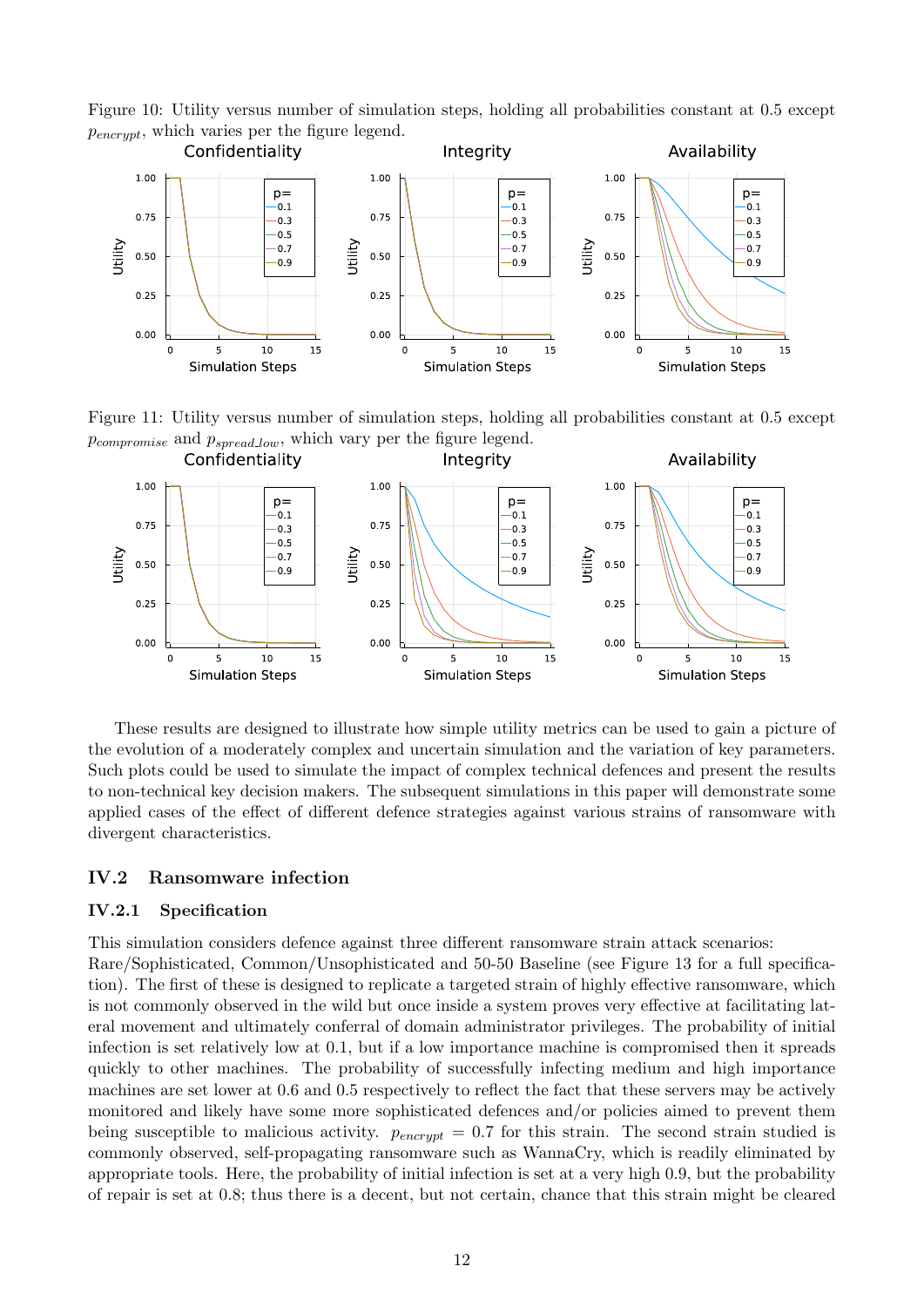



from any workstation it infects. It is assumed that its locking/encrypting methodology is not that sophisticated, expressed by  $p_{\text{encrynt}} = 0.3$ . Finally, as the name suggests, the 50-50 baseline scenario sets all probabilities in the model to 0.5. Observation accuracy is set at 70% initially to create the possibility of inaccurate observations and consequent policy errors. For completeness, a simple discount factor of 0.95 is set, though this is not required for simulations but would be used if applying a solver to the system.

|                      | т теате то. оннаталон ореентеалоно<br>Rare/Sophisticated | Common/Unsophisticated | $50 - 50$ |
|----------------------|----------------------------------------------------------|------------------------|-----------|
| Rewards              |                                                          |                        |           |
| $r_{observe}$        | $-1$                                                     | $-1$                   | $-1$      |
| $r_{repair}^+$       | $-2$                                                     | $-2$                   | $-2$      |
| $r_{\small repair}$  | $-10$                                                    | $-10$                  | $-10$     |
| $r_{shutdown}$       | $-150$                                                   | $-150$                 | $-150$    |
| $r_{ransom}$         | $-50$                                                    | $-50$                  | $-50$     |
| Probabilities        |                                                          |                        |           |
| $p_{infection}$      | 0.1                                                      | 0.9                    | $0.5\,$   |
| $p_{spread\_low}$    | 0.8                                                      | 0.3                    | 0.5       |
| $p_{spread\_medium}$ | 0.6                                                      | 0.1                    | 0.5       |
| $p_{spread\_high}$   | 0.5                                                      | 0.1                    | 0.5       |
| $p_{repair}$         | 0.2                                                      | 0.8                    | 0.5       |
| $p_{\text{encrypt}}$ | 0.7                                                      | 0.3                    | 0.5       |
| Other                |                                                          |                        |           |
| Obs.Acc.             | 0.7                                                      | 0.7                    | 0.7       |
| Disc.Fac.            | 0.95                                                     | 0.95                   | 0.95      |

Figure 13: Simulation Specifications

The reward parameters selected are intended to be largely illustrative and are arguably the most transparent component of the model. There is a small penalty for observation, which is designed to represent the cost of monitoring a network. Separate rewards are included for successful and failed repairs  $(r_{repair}^+$  and  $r_{repair}^-$  respectively). Intuitively, an unsuccessful repair means likely further investigative costs or expense to attempt to remove the ransomware for the network, such as hiring specialist help. The costs of shutting down the network are deliberately set as higher (i.e. more negative in reward terms) than paying the ransom. The aim of this simulation is to investigate how defensive actions affect the resultant outcomes and consequently, the rewards are simply a means of 'keeping score'. While abstract in relation to real world costs, this approach is consistent with conventions within the game theory and decision model literature.

The three strains are tested on a sample network containing 1 domain controller, 2 fileservers and 10 workstations. This network size was chosen to provide a reasonably sized attack surface but to be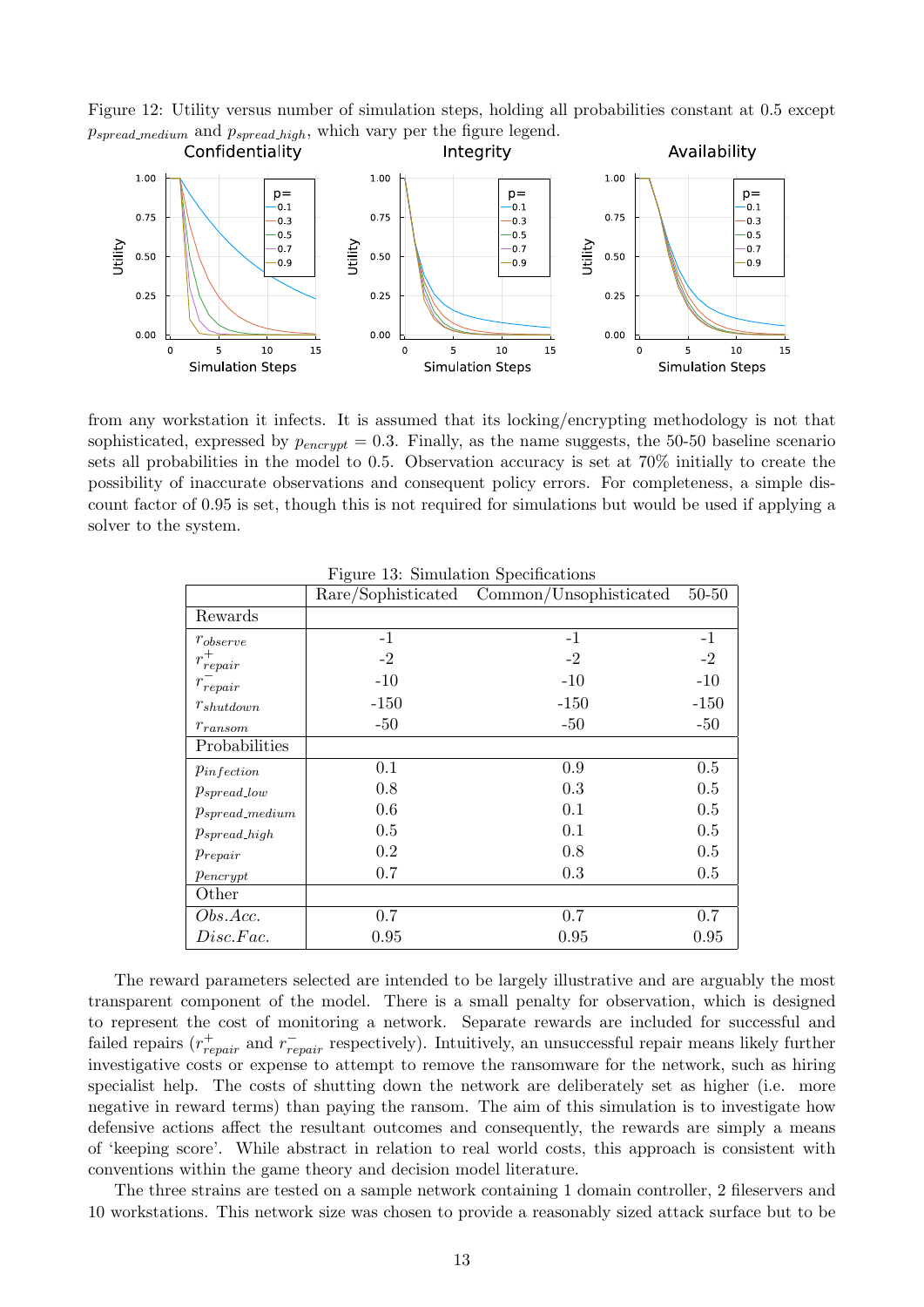of a manageable size for debugging purposes. When aiming to solve, or at least simulate a POMDP, it is conventional to evaluate the effect of different policies. A policy in this context is a specification of actions corresponding to a belief (in this model, the belief is simply the observations). Three policies are evaluated: the 'cautious policy', the 'gambler policy' and the 'random policy'.

- Cautious policy: attempt repair if infected; shut down if domain controller encrypted/locked; never pay ransom.
- Gambler policy: observe until a system becomes encrypted/locked at which point pay ransom.
- Random policy: take random action from set of available actions corresponding to received observation.

The simulations are run in step-wise fashion:

- 1. Initial vector of states  $s$  and observations  $o$  set fully clean
- 2. Receive optimal action a from policy p based on o
- 3. Determine next state  $s'$  from transition  $t(s, a)$
- 4. Compute reward  $r(s, a, s')$
- 5. Record  $s, a, s', r$
- 6. If action is terminal, terminate simulation
- 7. Set  $s = s'$  and compute observations  $o(s)$
- 8. Repeat from (2) until maximum number of steps reached or terminal action taken

#### IV.2.2 Results

For each POMDP and policy, the simulations were run 10,000 times and the history recorded. A maximum of 15 steps was permitted in each individual simulation - per Figure 8, this is likely to be sufficient to fully capture the simulation steps in most outcomes. As expected, the average reward

| 1 iguile 14. Dhinuidheidh Illistinis - average wealth |        |                                             |           |  |  |
|-------------------------------------------------------|--------|---------------------------------------------|-----------|--|--|
|                                                       |        | Rare/Sophisticated   Common/Unsophisticated | $50 - 50$ |  |  |
| Cautious Policy                                       | $-146$ | -68                                         | $-136$    |  |  |
| Gambler Policy                                        | -53    | -52                                         | -52       |  |  |
| Random Policy                                         | -111   | -112                                        | $-111$    |  |  |

Figure 14: Simulation Results - average wealth

(Figure 14) for the cautious policy is much lower than the gambler policy, given that the cautious policy prohibits ransom payment and the cost of shutting down the system is higher than the ransom. This is particularly apparent for the rare but dangerous strain of ransomware. However, for the common but benign strain, as it is far less likely that the key network infrastructure is locked, the difference between average rewards is much smaller.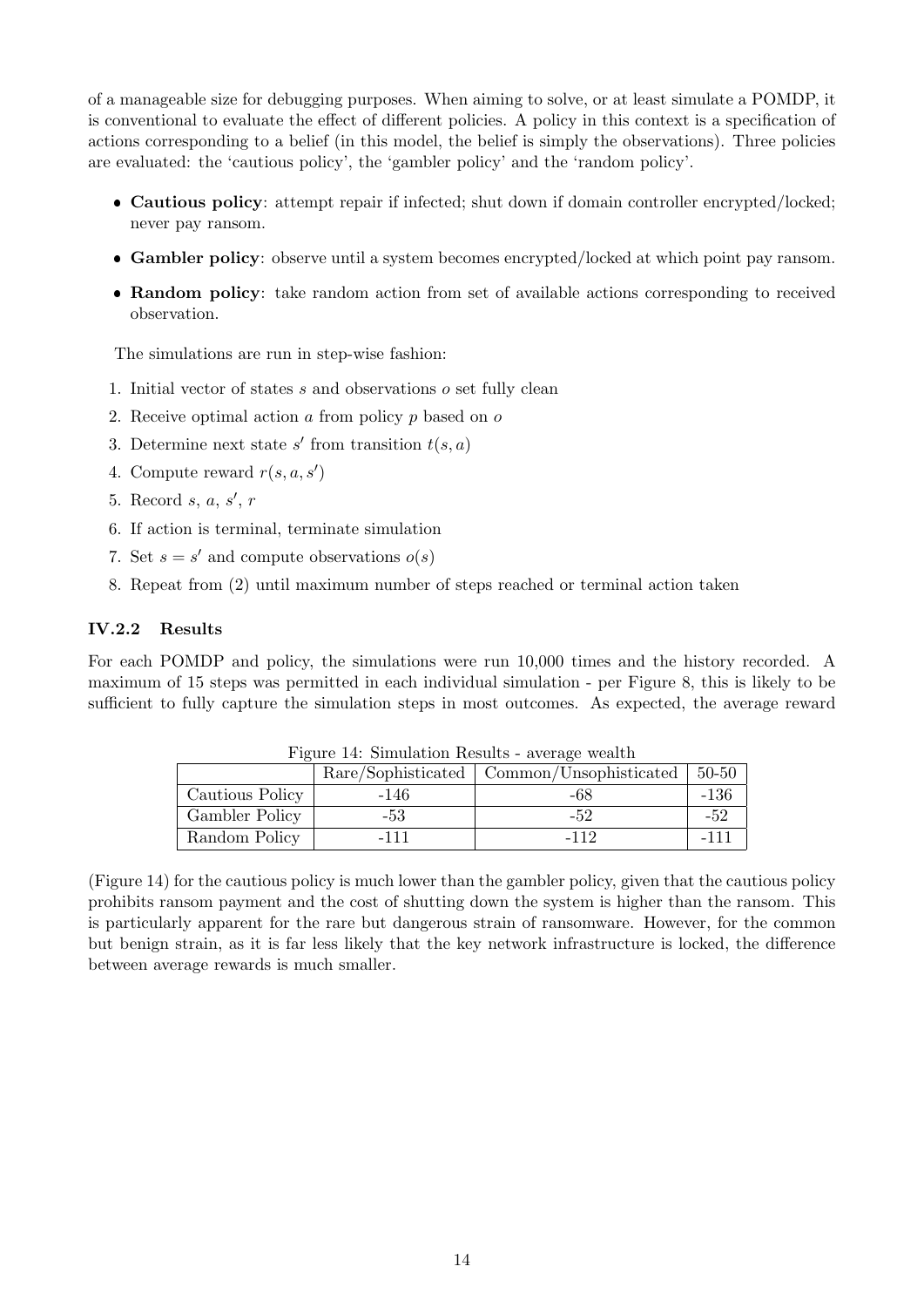

Figure 15: Simulation step distribution for rare/sophisticated strain

Figure 16: Simulation step distribution for common/unsophisticated strain



Figure 17: Simulation step distribution for 50/50 strain

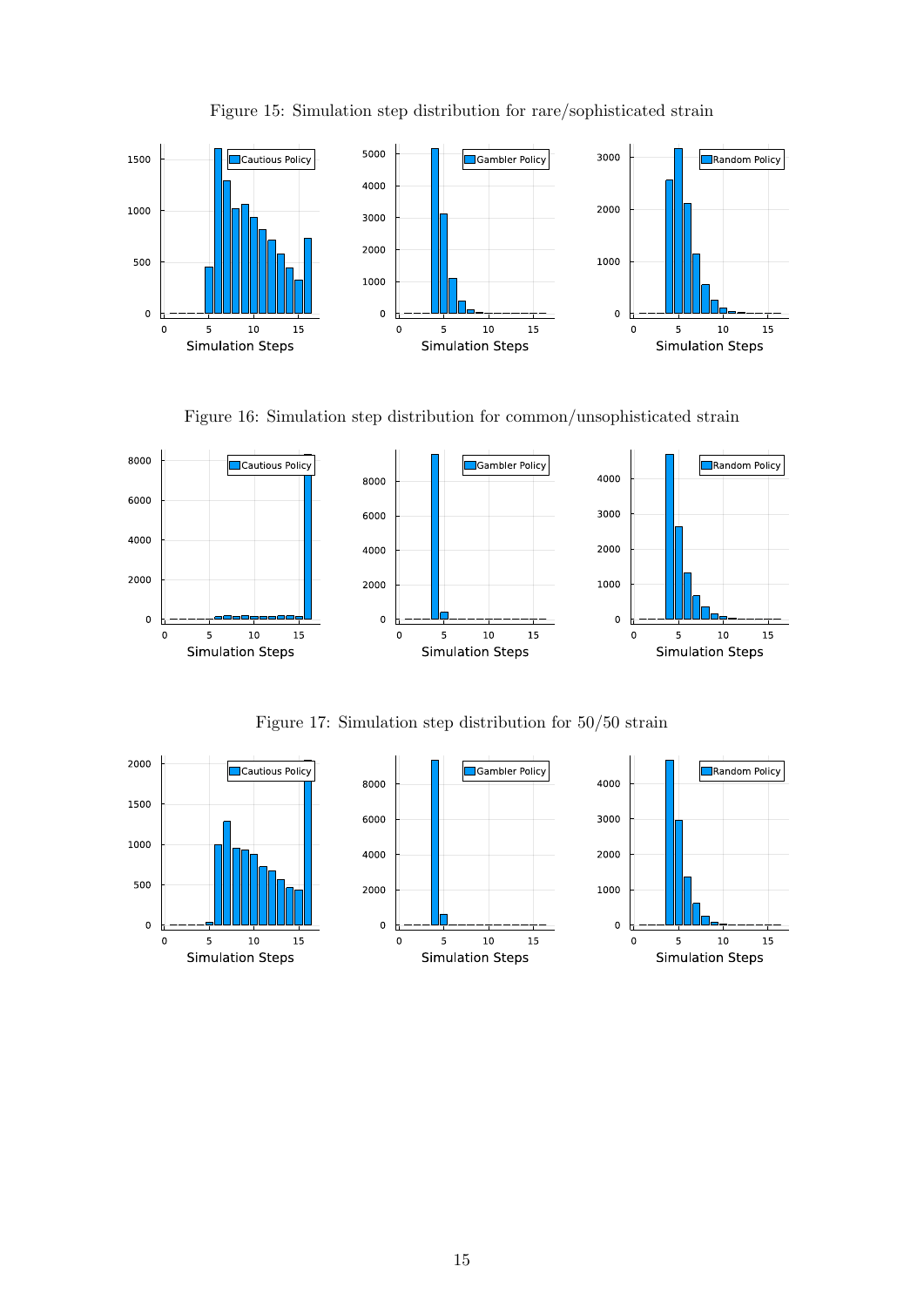

Figure 19: Utility evolution for common/unsophisticated strain Confidentiality Integrity



Figure 20: Utility evolution for 50/50 strain Integrity

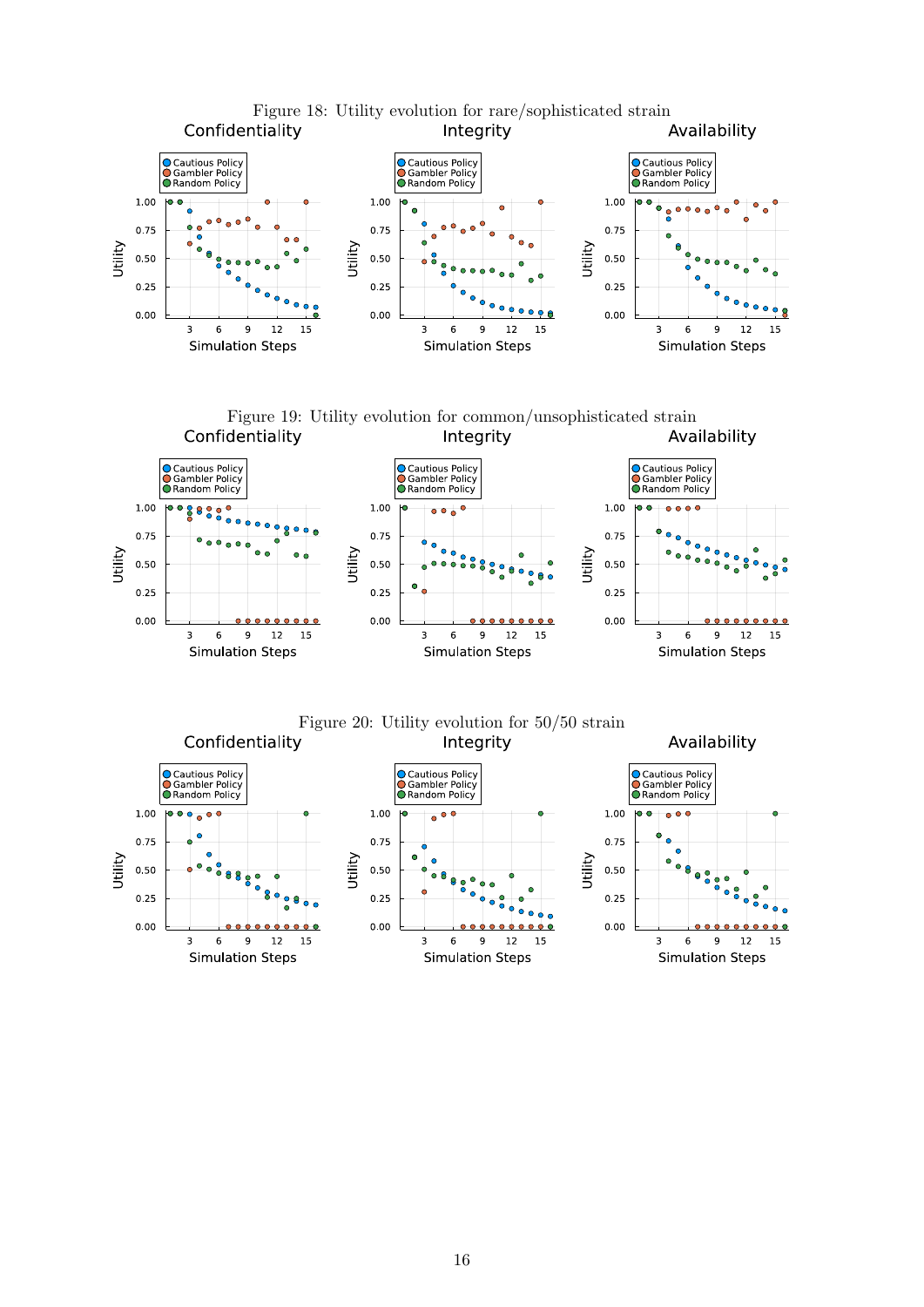Figures 15, 16, 17 show the distribution of the number of simulation steps before the simulation terminates across the 10,000 runs. This provides an insight into the variability of the length of the simulation and the impact of the policy chosen. For the rare/sophisticated ransomware strain, the cautious policy shows the greatest variability. This is likely because the probability of repair is low, and thus the chances of the domain controller becoming locked are relatively high, as suggested by the average reward returned being close to the cost of shutting down the system. The gambler policy in contrast results in much shorter run times. For the common/unsophisticated strain, there is almost a deterministic distribution of outcomes, which makes sense given that the probability of a repair is much higher than the probability of the infection spreading.

The utility for each state in the simulations was calculated (as in Section IV.1.2). Figures 18, 19 and 20 show the average components of the utility for each ransomware strain and each policy. The x-axis of each subplot represents the number of simulation steps and the y-axis the numerical utility, ranging from 0 to 1. For each of the 10,000 runs, the number of simulation steps taken was recorded and transformed into a vector so that the average is correctly calculated. For the rare/dangerous strain, the gambler policy maximises utility whereas the cautious policy drastically underperforms the benchmark random policy. For the common/unsophisticated strain, however, the cautious policy performs notably better, with the domain controller locked in only 25% of simulations and on average fewer than 50% of network machines either infected with ransomware or locked. The 50/50 strain is intended as a control; the gambler policy has notably less potential for randomness in the outcomes whereas in the cautious policy, the repair action proves ineffective at stemming the spread and progress of the ransomware.

It is relatively straightforward to assess the effect of varying the parameters within the different POMDPs on the average rewards received for the different policies. Figure 21 shows the average reward for the cautious/unsophisticated strain POMDP varying the probability that an infection spreads to the domain controller once in the system  $(p_{spread, high})$ . This illustrates that the crossover point between the gambler policy being the optimal strategy that the cautious policy occurs at a fairly low probability of overall domain controller locking. This is largely because the gambler policy immediately pays the ransom thus preventing the infection from spreading to the domain controller.

A useful experiment is to investigate the effects of varying the probability of a repair being successful on the reward (Figure 22) for the common/unsophisticated ransomware strain where this probability should have greatest impact. This provides a useful check as to the robustness of the policies as only the cautious policy reward should vary with  $p_{repair}$ . While in a real world decision, the evaluation of defences would not be undertaken purely on the basis of probabilities, this nevertheless illustrates the sort of cost-benefit analysis that might be undertaken when planning security investments.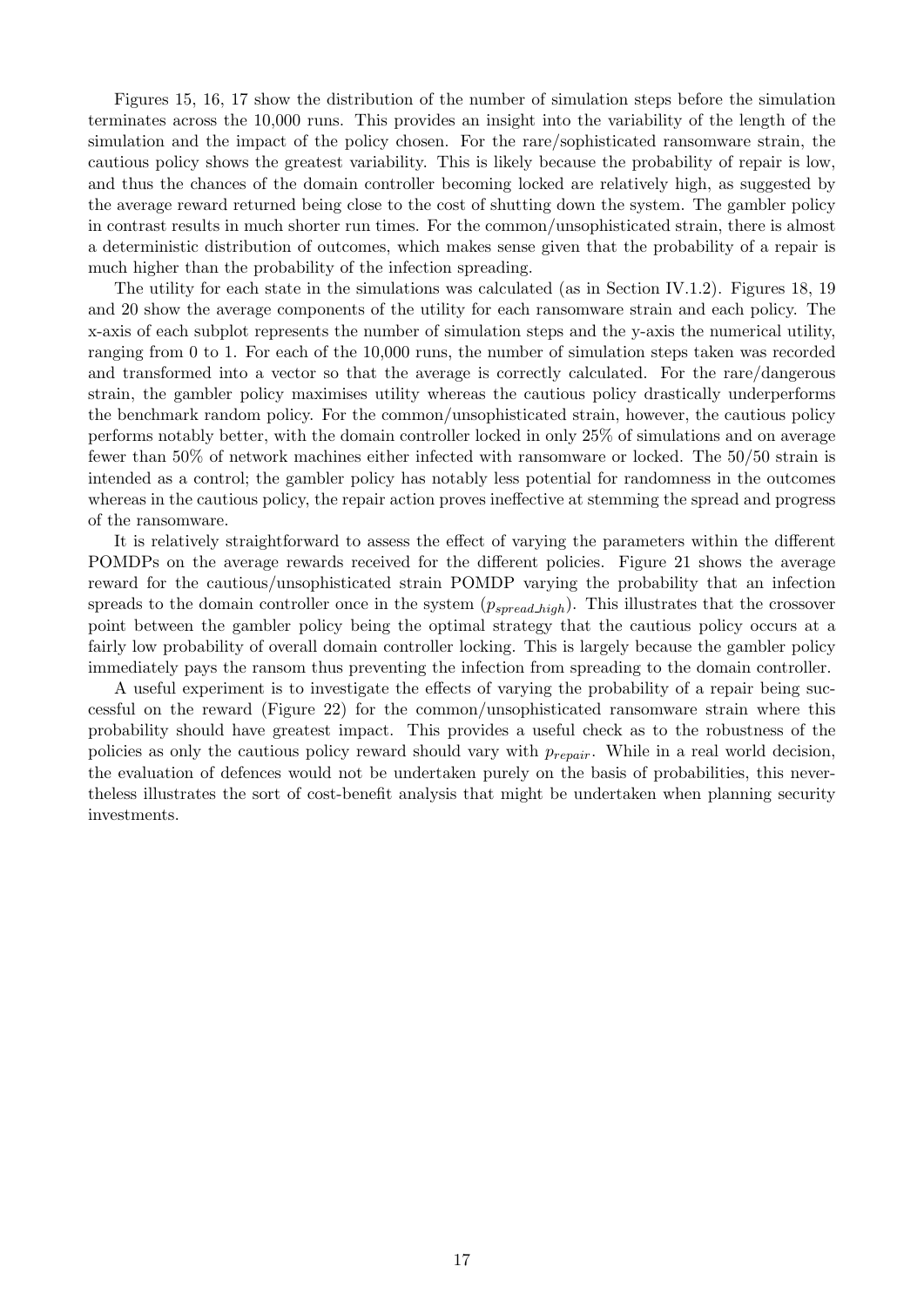Figure 21: Varying probabilities of domain controller compromise, Common/Unsophisticated Strain



Figure 22: Varying probabilities of successful repair, Common/Unsophisticated Strain

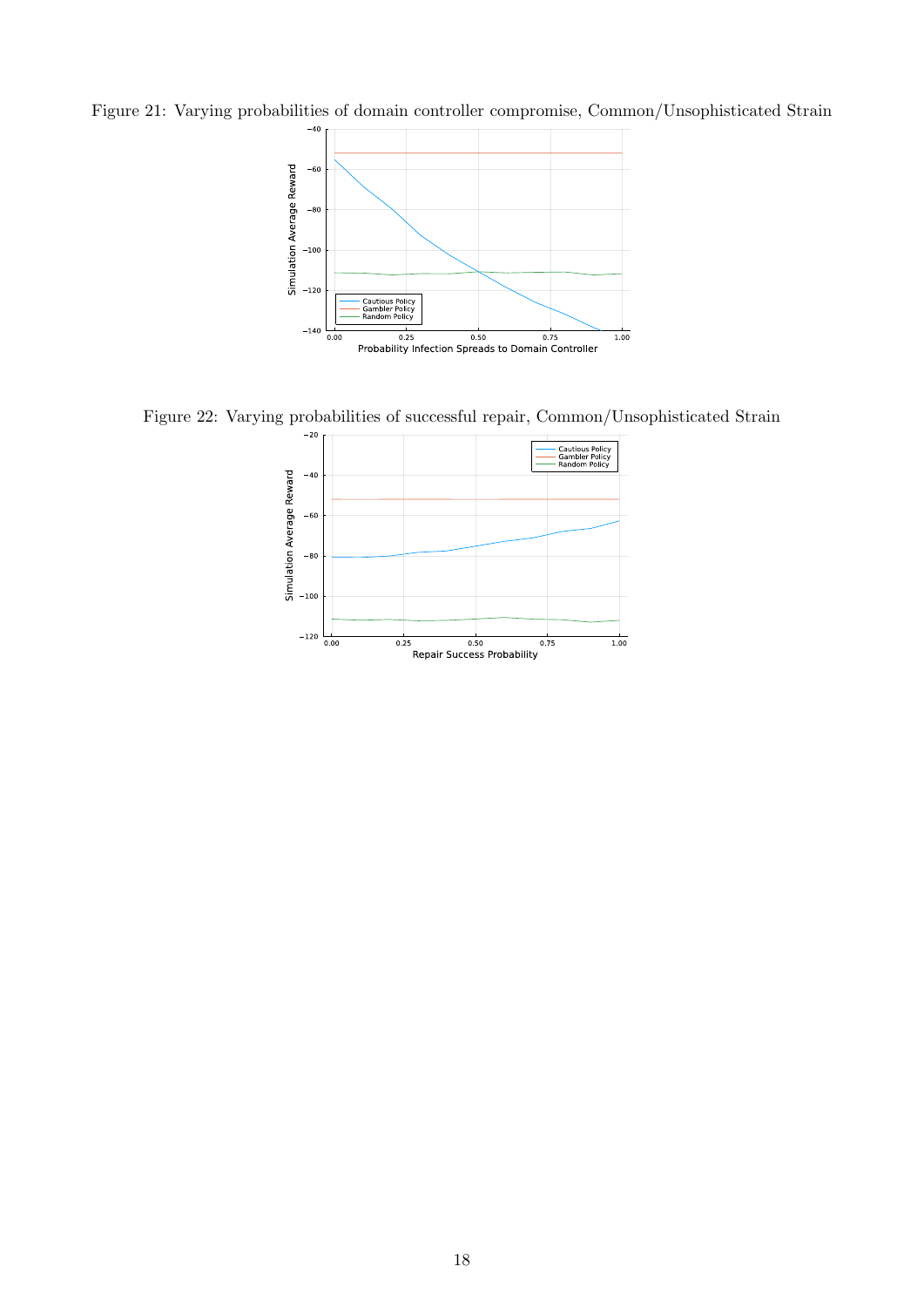#### IV.3 Insurance Pricing

This section considers a simple insurance pricing example against ransomware based on the POMDP model introduced. An insurer is considering pricing ransomware insurance for an organisation. The organisation has a network of 1,000 workstations, 10 fileservers and 5 domain controllers. The policy has the following features:

- Ransom paid up to \$1mn only if all domain controllers locked.
- Repair costs paid. A successful repair costs \$10,000 and an unsuccessful one \$50,000 each time.
- Business interruption costs of \$10mn in the event of more than 50% machines in network locked by ransomware.

For simplicity in this example, these costs are calculated for 10 different ransomware attack scenarios, setting

$$
p = p_{infection} = p_{spread\_low} = p_{spread\_medium} = p_{spread\_high} = p_{encrypt} = 1 - p_{repair}
$$
 (2)

This means that as ransomware becomes more efficient and effective, the probability of repairs being successful decreases commensurately. The POMDP simulation can then be run for

$$
p = 0.1, 0.2, \dots, 0.9 \tag{3}
$$

and the average reward then recorded. Simulations terminate once either a ransom is paid, all machines are cleaned or the business interruption threshold is reached. An initial run of 1000 iterations with a maximum of 20 steps per simulation yields the following average costs:

| p   | Loss        | Weighting |
|-----|-------------|-----------|
| 0.1 | \$703,200   | 0.3       |
| 0.2 | \$764,750   | 0.2       |
| 0.3 | \$800,000   | 0.1       |
| 0.4 | $$8.68$ mn  | 0.1       |
| 0.5 | $$10.35$ mn | 0.1       |
| 0.6 | \$10.32mn   | 0.05      |
| 0.7 | \$10.09mn   | 0.05      |
| 0.8 | \$10.05mn   | 0.05      |
| 0.9 | \$10.05mn   | 0.05      |

Figure 23: Simulation Results varying probabilities

The insurer could then apply its own analysis (or source it from a third party) regarding the ransomware environment and generate a distribution of possible outcomes. These are shown as weightings in Figure 23; the values provided here are purely illustrative. Per Section III.3 the simulation gives an average expected loss for the scenario of \$4.38mn. This is a relatively abstract scenario, but is designed purely as a proof of concept to demonstrate how POMDP models could contribute to insurance pricing. Such modelling is likely to represent a useful direction for further subsequent work using organisations with difference network architectures and parameters.

### V Further Work

The simulation demonstrates a proof-of-concept of a POMDP approach to modelling ransomware. Ideally, the next steps in the work would be to use the framework to evaluate decision making in specific scenarios and systems architecture and feedback is welcomed as how this might be most usefully achieved. The representation of the network was constructed with the aim of replicating sample networks such as an Active Directory network and the demonstration of its usage in this work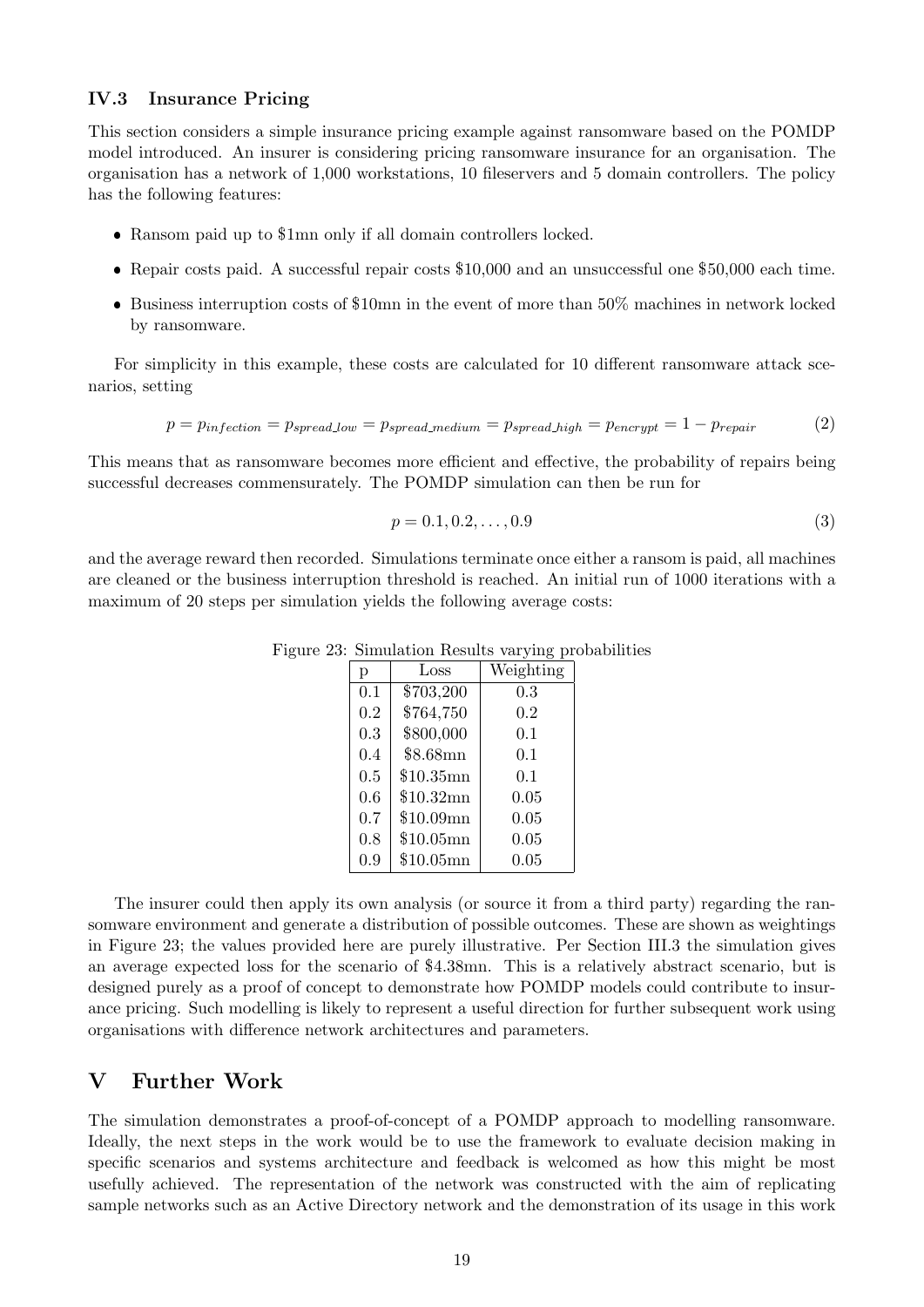is fairly simple. A potentially interesting expansion of the simple approach would be to introduce labelled transitions to formally describe the privilege structure between machines. This might allow for incorporating user accounts and privilege structures within the communications and may be of use in threat modelling to describe various different potential attack vectors from unintended use of privileges (for example from compromise of service account credentials). It should be noted that the construction of the model potentially allows for separate model networks to be constructed, representing an Active Directory Forest, for example.

There is the potential to introduce significant complexity into models such as the one presented in this work. For simplicity, it is assumed that a ransom payment results in full decryption and restoration of the system to its original state. This may not be the case in reality and there would be potential scope to incorporate this into future model simulations. Equally, it is assumed that once a machine is infected, if not repaired, it is encrypted or locked with fixed probability. If an attacker is able to gain introduce command and control (C2C) functionality, then this might not be the case.

The model presented within this research focused on a single POMDP and assumes no costs to the criminal actor. An interesting expansion of the model may be to simulate such costs on the criminal actor (for example, resource constraints, risk of discovery within a network etc.). The criminal actor might also be simulated as a reinforcement learning (RL) agent; one could also potentially introduce a defender (RL) agent as well.

## VI Conclusion

This paper has introduced a POMDP model for simulating ransomware attacks either on a single machine or a network of machines of varying importance. The results of a simple simulation of different types of ransomware attack highlight that economically the least costly financial outcome is usually to pay the ransom at the first chance, although this is a scenario that is unlikely to be encouraged by governmental authorities or insurers. It is hoped that this model may be useful for helping frame simulations of complex attacks and in developing optimal defence strategies. The applicability of such model results to a simple insurance pricing example has also been demonstrated, highlighting how cover could be adapted based on risk perception.

## VII Acknowledgements

David Pym and Christos Ioannidis at UCL provided helpful constructive criticism at various stages of the research described in this paper. Thanks are due to my colleagues on the UCL Centre for Doctoral Training programme in Cybersecurity for their encouragement, friendship and willingness to patiently listen to new ideas. The work was inspired by an introductory talk on POMDPs by Mykel Kochenderfer of Stanford University for the PPLV Group at UCL. Daniel Woods and Julian Williams provided useful comments in the early stages of the work, while the three WEIS reviewers proposed suggestions that have greatly improved the paper. This work was supported, in part, by the Engineering and Physical Sciences Research Council grant for Doctoral Training EP/R513143/1.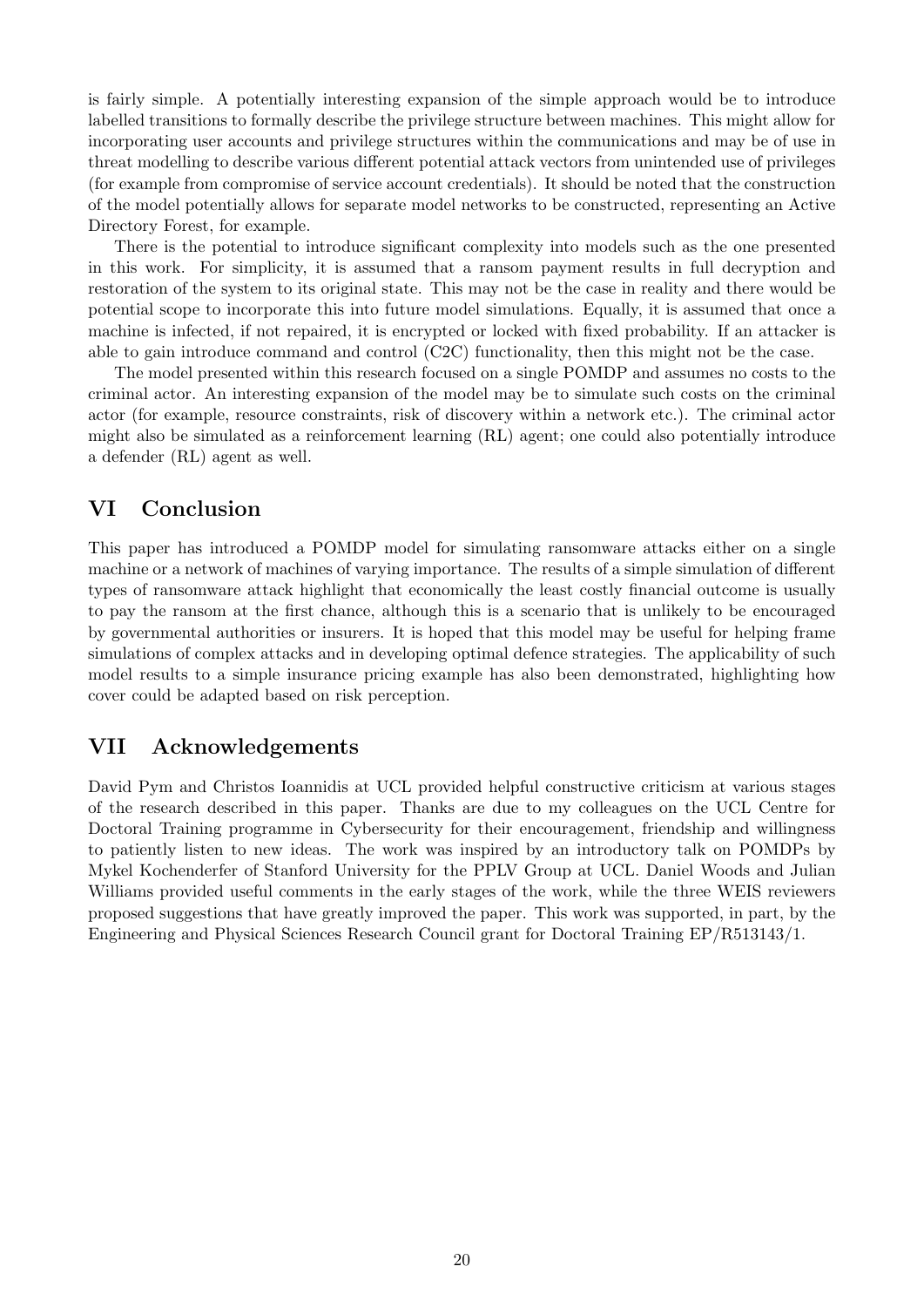# VIII Appendix

### VIII.1 Summary of model parameters

The following figures are included within the text of the paper but are included here together for convenience.

### VIII.1.1 Inputs

| Figure 24: Summary of inputs |                                                                                         |  |  |  |  |
|------------------------------|-----------------------------------------------------------------------------------------|--|--|--|--|
| Parameter                    | Description                                                                             |  |  |  |  |
| Probabilities                |                                                                                         |  |  |  |  |
| $p_{compromise}$             | Probability ransomware initially infects a low importance machine                       |  |  |  |  |
| $p_{spread\_low}$            | Probability ransomware spreads to other low importance machines                         |  |  |  |  |
| $p_{spread\_medium}$         | Probability the ransomware spreads across the network to a medium-importance machine    |  |  |  |  |
| $p_{spread\_high}$           | Probability the ransomware spreads across the network to a high-importance machine      |  |  |  |  |
| $p_{repair}$                 | Probability a machine is cleansed of ransomware before it is locked/files are encrypted |  |  |  |  |
| $p_{\text{encrypt}}$         | Probability that once a machine is infected with ransomware, it becomes locked          |  |  |  |  |
| $p_{obs}$                    | Probability of observations being correct                                               |  |  |  |  |
| Rewards                      |                                                                                         |  |  |  |  |
| $r_{observe}$                | Cost of observation                                                                     |  |  |  |  |
| $r_{repair}^+$               | Cost of successful repair                                                               |  |  |  |  |
| $r_{repair}$                 | Cost of unsuccessful repair                                                             |  |  |  |  |
| $r_{shutdown}$               | Cost of shutting down system                                                            |  |  |  |  |
| $r_{ransom}$                 | Cost of ransom payment                                                                  |  |  |  |  |

### VIII.1.2 States

The state of the network is represented as an ordered vector, s, of symbols.  $s_i = :$  clean for all i initially, with each  $s_i$  updated as the simulation proceeds. The ordering is determined by  $i =$  $[dc_1, \ldots, dc_n, fs_1, \ldots, fs_n, ws_1, \ldots, ws_n]$  where  $dc_n, fs_n, ws_n$  are the numbers of domain controllers, fileservers and workstations respectively in the network.

### VIII.1.3 Actions

| Figure 25: Model actions |   |                |                             |   |  |  |  |
|--------------------------|---|----------------|-----------------------------|---|--|--|--|
| State                    |   |                | Observe Repair Shutdown Pay |   |  |  |  |
| Clean                    | X | $(\mathrm{x})$ |                             |   |  |  |  |
| Infected                 | X | x              |                             |   |  |  |  |
| Locked                   |   |                | x                           | X |  |  |  |
| $\Omega$ $\text{Time}$   |   |                |                             |   |  |  |  |

### VIII.1.4 Network machine parameters

|  |  | Figure 26: Machine Specification |
|--|--|----------------------------------|
|--|--|----------------------------------|

| Machine Category Name Initial Vector Critical Importance |     |       |       |          |
|----------------------------------------------------------|-----|-------|-------|----------|
| :workstation                                             | WS  | true  | false | $:$ low  |
| :fileserver                                              | ts  | false | false | :medium  |
| :domaincontroller                                        | de. | false | true  | $:$ high |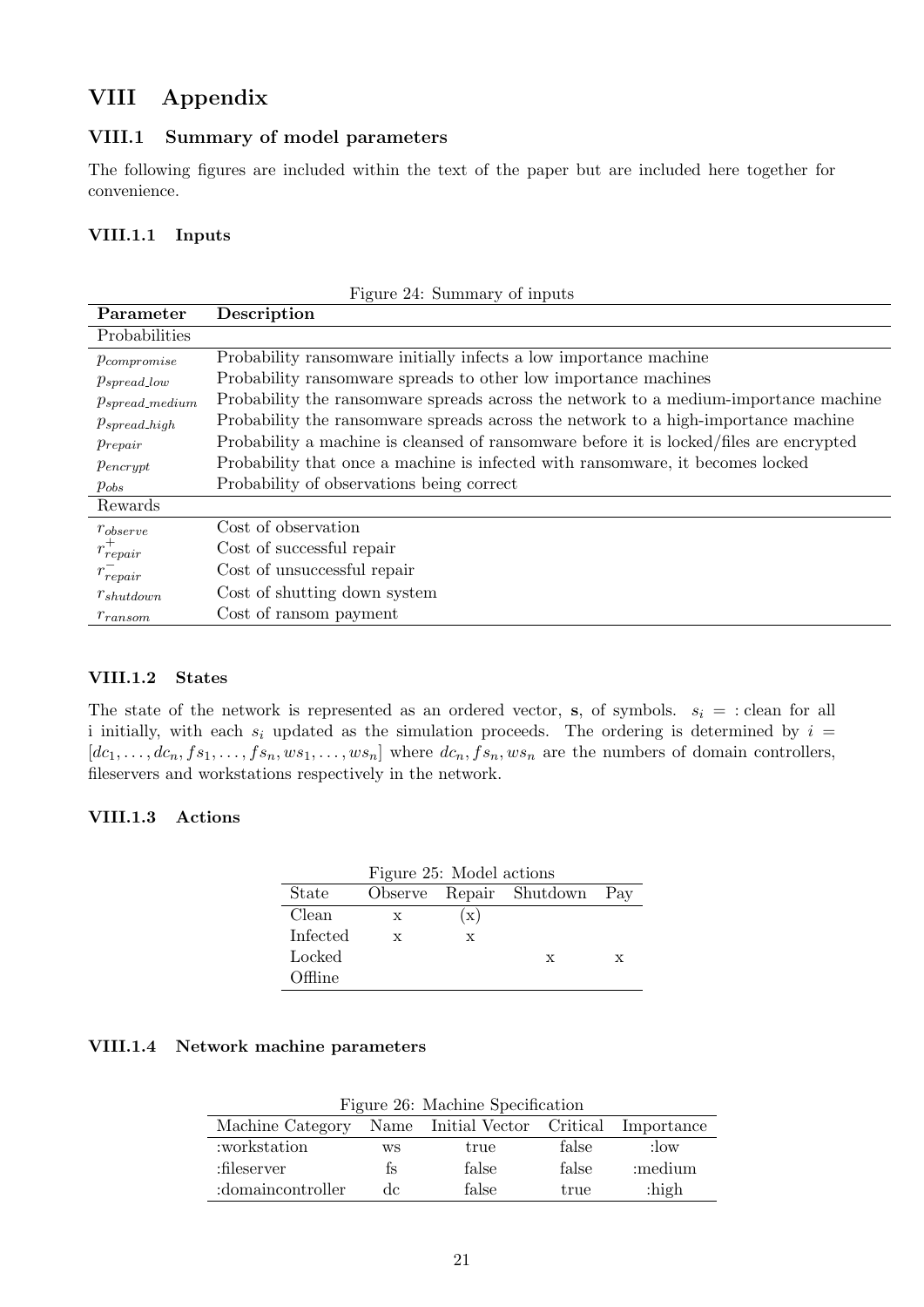### VIII.1.5 Transition model structure



Figure 27: Stylised transition probability structure

 $p_{infect} = p_{compromise} | p_{spread\_low} | p_{spread\_medium} | p_{spread\_high}$  depending on the machine type and current system infection status.

#### VIII.1.6 Utility

- Confidentiality: 1 (%medium and high importance machines infected or locked)
- Integrity:  $1 (\%$ machines infected)
- Availability:  $1 (\%$ machines locked)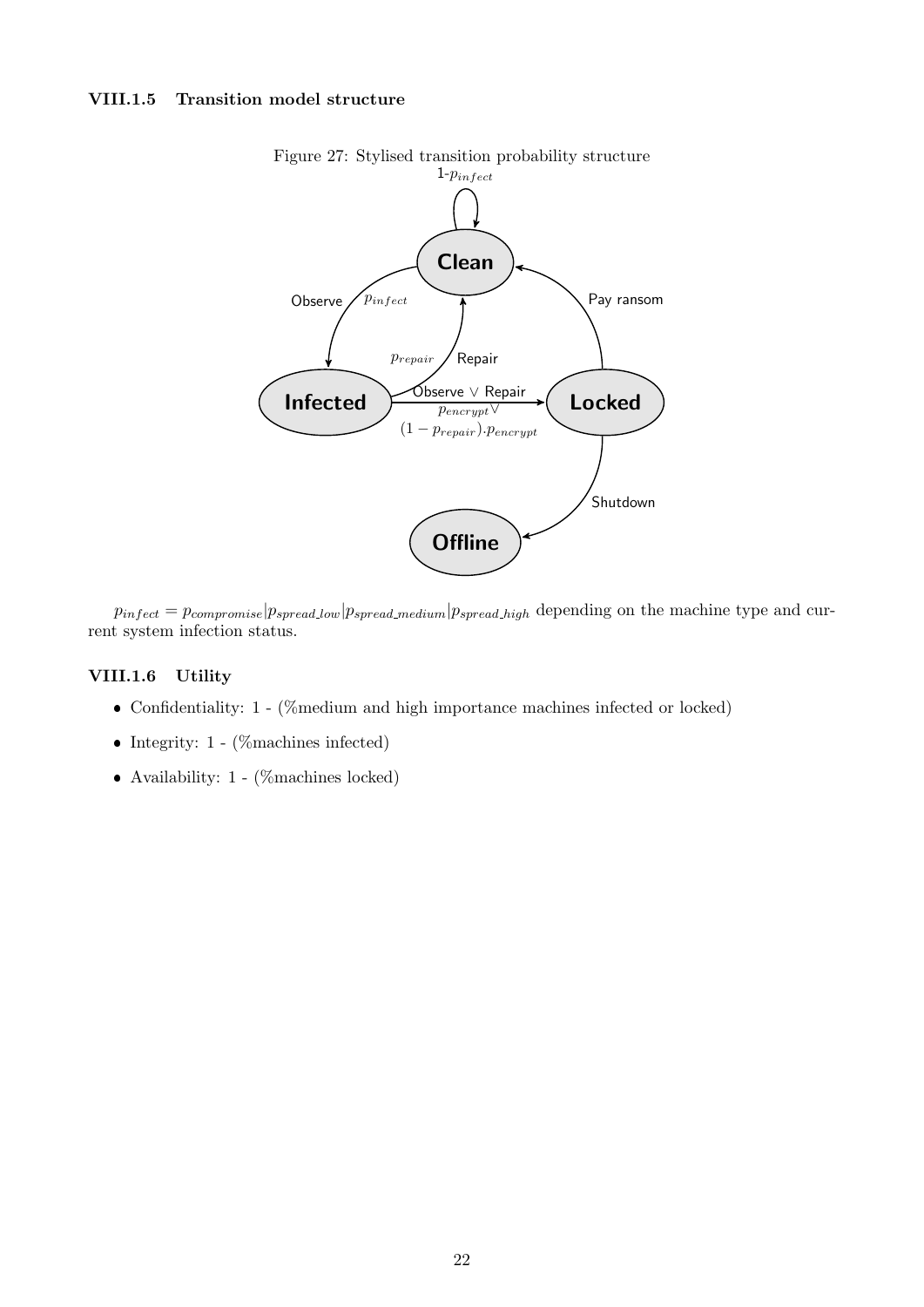## References

- [1] A. Young and Moti Yung. "Cryptovirology: extortion-based security threats and countermeasures". In: Proceedings 1996 IEEE Symposium on Security and Privacy. 1996, pp. 129–140. DOI: 10.1109/SECPRI.1996.502676.
- [2] David S. Wall. "The Internet as a Conduit for Criminal Activity". In: Information Technology and the Criminal Justice System. Ed. by A Pattavina. 2015th ed. Thousand Oaks, California: Sage Publications, 2005, pp. 77–98. url: https://papers.ssrn.com/abstract=740626 (visited on 04/29/2020).
- [3] Osterman Research. How to Reduce the Risk of Phishing and Ransomware. White Paper.
- [4] Andy Greenberg. The Untold Story of NotPetya, the Most Devastating Cyberattack in History. url: https : / / www . wired . com / story / notpetya - cyberattack - ukraine - russia - code crashed-the-world/.
- [5] Aron Laszka, Sadegh Farhang, and Jens Grossklags. "On the economics of ransomware". In: International Conference on Decision and Game Theory for Security. Springer. 2017, pp. 397– 417.
- [6] Terrence August, Duy Dao, and Marius Florin Niculescu. "Economics of ransomware attacks". In: Earlier Version Presented at WEIS (2017).
- [7] Edward Cartwright, Julio Hernandez Castro, and Anna Cartwright. "To pay or not: game theoretic models of ransomware". In: Journal of Cybersecurity 5.1 (2019), tyz009.
- [8] Zhen Li and Qi Liao. "Ransomware 2.0: to sell, or not to sell a game-theoretical model of data-selling Ransomware". In: Proceedings of the 15th International Conference on Availability, Reliability and Security. 2020, pp. 1–9.
- [9] Pierce Ryan et al. Dynamics of targeted ransomware negotiations. 2021. arXiv: 2110 . 00362 [math.DS].
- [10] Erick Galinkin. "Winning the Ransomware Lottery". In: International Conference on Decision and Game Theory for Security. Springer. 2021, pp. 195–207.
- [11] Tongxin Yin, Armin Sarabi, and Mingyan Liu. "Deterrence, Backup, or Insurance: A Game-Theoretic Analysis of Ransomware". In: Workshop on the Economics of Information Security. url: https : / / weis2021 . econinfosec . org / wp - content / uploads / sites / 9 / 2021 / 06 / weis21-yin.pdf.
- [12] Carlos Sarraute, Olivier Buffet, and Jörg Hoffmann. "POMDPs make better hackers: Accounting for uncertainty in penetration testing". In: Proceedings of the AAAI Conference on Artificial Intelligence. Vol. 26. 1. 2012.
- [13] Carlos Sarraute, Olivier Buffet, and Jörg Hoffmann. "Penetration testing== POMDP solving?" In: arXiv preprint arXiv:1306.4714 (2013).
- [14] Jörg Hoffmann. "Simulated Penetration Testing: From" Dijkstra" to" Turing Test++"". In: Proceedings of the International Conference on Automated Planning and Scheduling. Vol. 25. 1. 2015.
- [15] Vineet Mehta et al. "Decision-theoretic approach to designing cyber resilient systems". In: 2016 IEEE 15th International Symposium on Network Computing and Applications (NCA). IEEE. 2016, pp. 302–309.
- [16] Mohamed C Ghanem and Thomas M Chen. "Reinforcement learning for efficient network penetration testing". In: Information 11.1 (2020), p. 6.
- [17] Jonathon Schwartz, Hanna Kurniawati, and Edwin El-Mahassni. "POMDP+ Information-Decay: Incorporating Defender's Behaviour in Autonomous Penetration Testing". In: Proceedings of the International Conference on Automated Planning and Scheduling. Vol. 30. 2020, pp. 235–243.